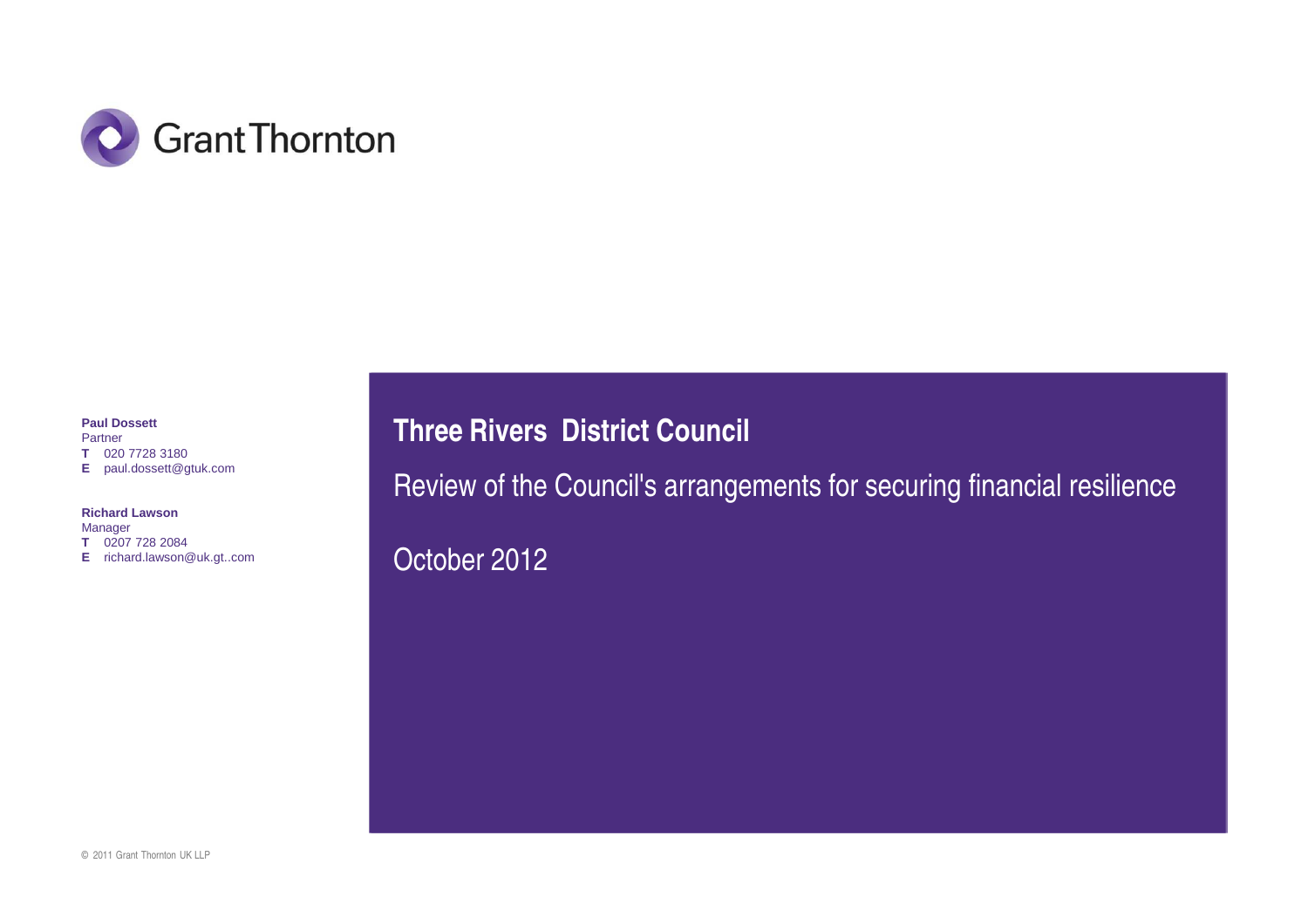| Contents                                  |                  |                |
|-------------------------------------------|------------------|----------------|
|                                           |                  |                |
|                                           |                  |                |
| <b>Section</b>                            | Page             |                |
| Executive summary<br>1.                   | $\mathbf{3}$     |                |
| Recommendations 2011/12<br>2.             | 8                |                |
| Recommendations 2010/11 follow up<br>3.   | $\boldsymbol{9}$ |                |
| Key Indicators<br>4.                      | 11               |                |
| <b>Strategic Financial Planning</b><br>5. | 21               |                |
| <b>Financial Governance</b><br>6.         | 27               |                |
| <b>Financial Control</b><br>7.            | 33               |                |
|                                           |                  |                |
|                                           |                  |                |
|                                           |                  |                |
|                                           |                  |                |
|                                           |                  |                |
|                                           |                  |                |
|                                           |                  |                |
|                                           |                  |                |
|                                           |                  |                |
|                                           |                  |                |
|                                           |                  |                |
|                                           |                  |                |
|                                           |                  |                |
|                                           |                  |                |
|                                           |                  |                |
|                                           |                  |                |
| © 2011 Grant Thornton UK LLP              |                  | $\overline{2}$ |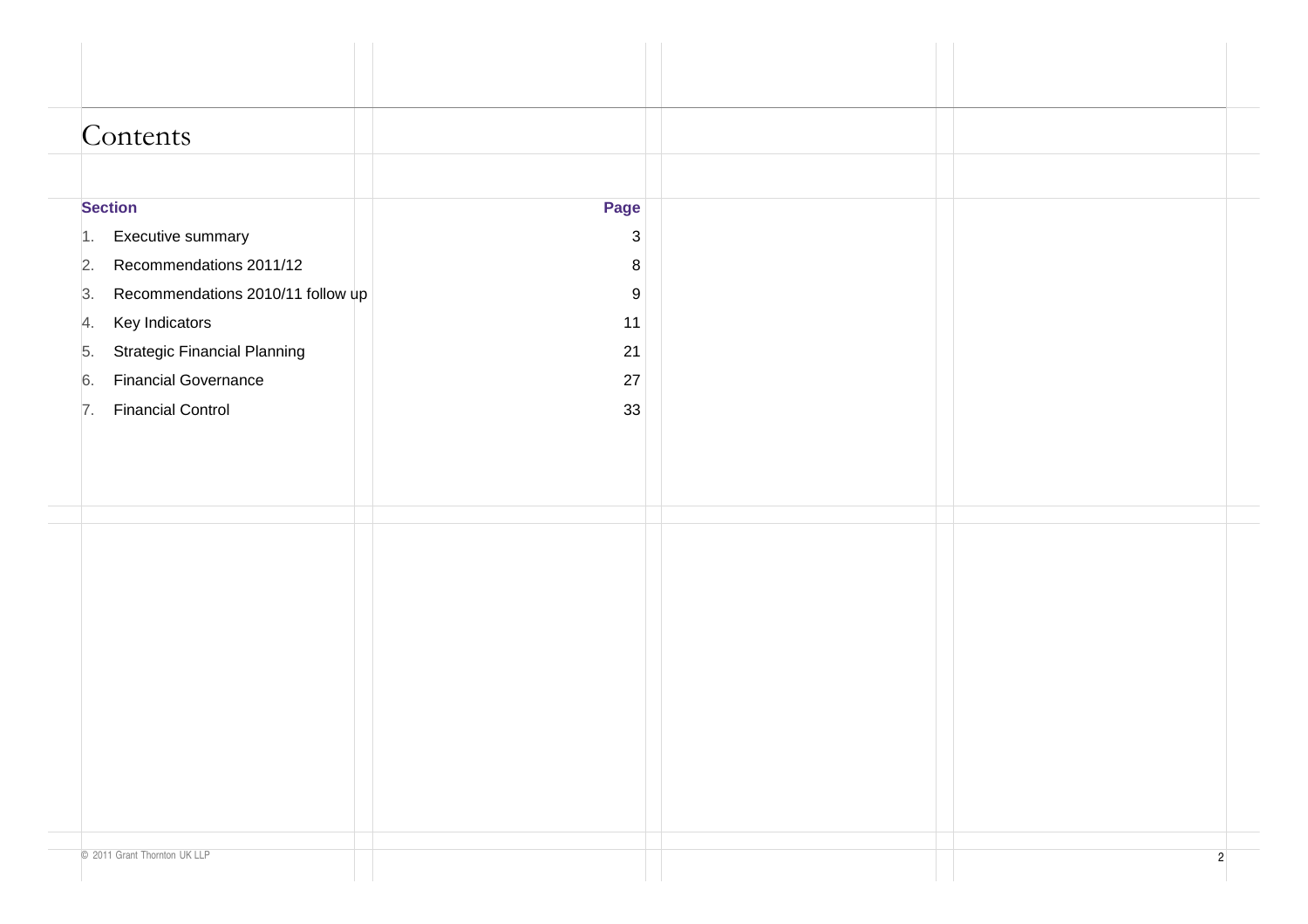

# **Section 1**

Executive summary

1. Executive summary

2. Key Indicators

3. Strategic Financial Planning

4. Financial Governance

5. Financial Control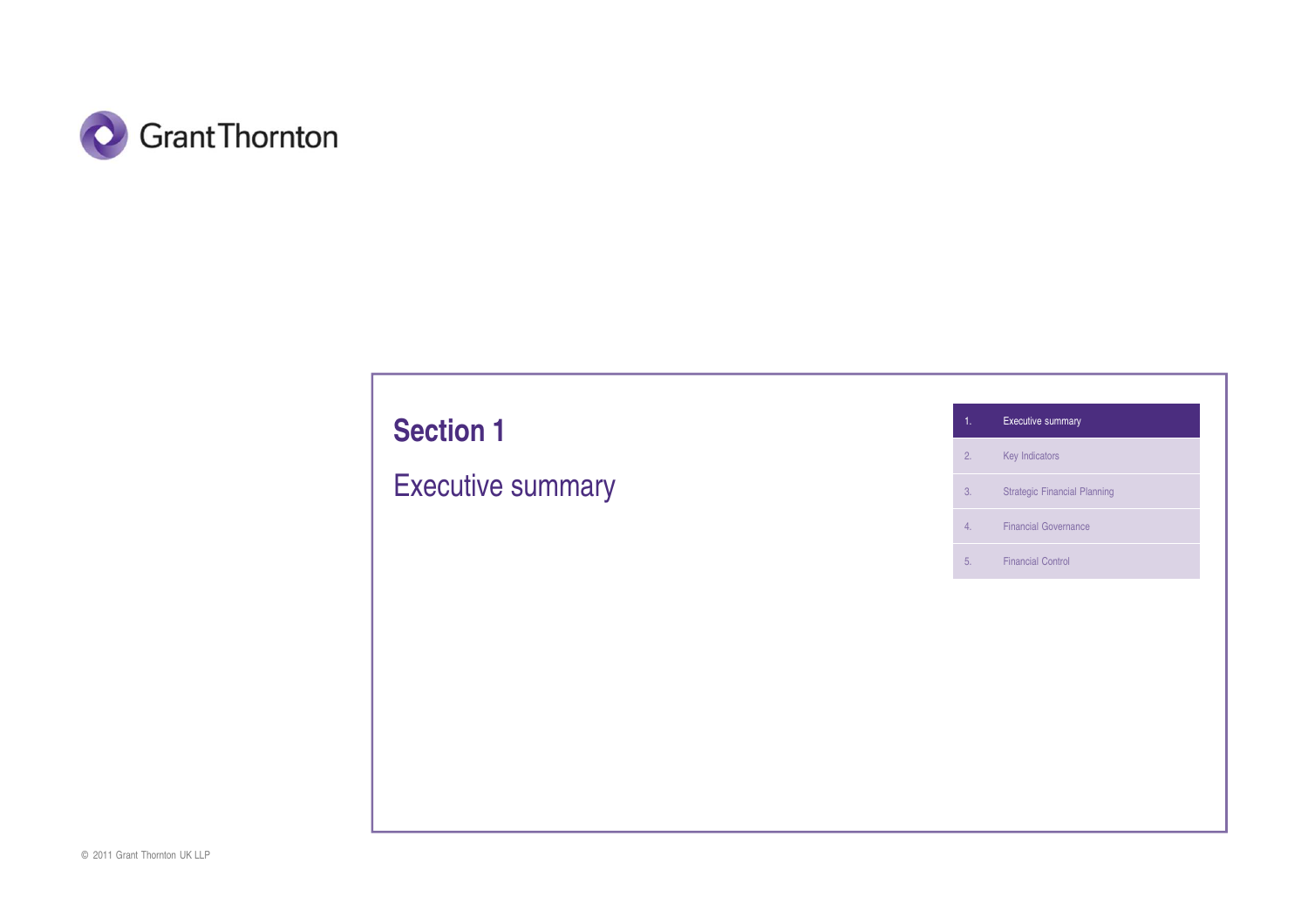| <b>Executive summary</b> |  |  |
|--------------------------|--|--|
| Introduction             |  |  |
|                          |  |  |

#### **Context**

The Chancellor of the Exchequer announced the 2010 Spending Review (SR10 ) to Parliament on 20 October 2010. This formed a central part of the Coalition Government's response to reducing the national deficit, with the intention to bring public finances back into balance during 2014/15.

The associated report published Government Departmental Expenditure Limits (DELs) for the four-year spending review period: 2011/12 to 2014/15. CLG funding was reduced by 26% over the period.

SR10 represented the largest reductions in public spending since the 1920's. Revenue funding to local government will reduce by 19% by 2014/15 (excluding schools, fire and police). After allowing for inflation, this equates to a 28% reduction in real terms with local government facing some of the largest cuts in the public sector. In addition, local government funding reductions have been frontloaded, with 8% cash reductions in 2011/12.

The provisional Local Government Finance Settlement was announced on 13 December 2010. The final figures were announced on 31st January with the debate and approval by the House of Commons on 9th February. This represents a two year funding announcement, because the Government is delaying a decision on later years until after their review of local government finance.

This follows a period of sustained growth in local government spending, which increased by 45% (including schools and social services) during the period 1997 to 2007. The funding reductions come at a time when demographic and recession based factors are increasing demand for some services, and there is a decreasing demand for some services, such as car parking, where customers pay a fee or charge.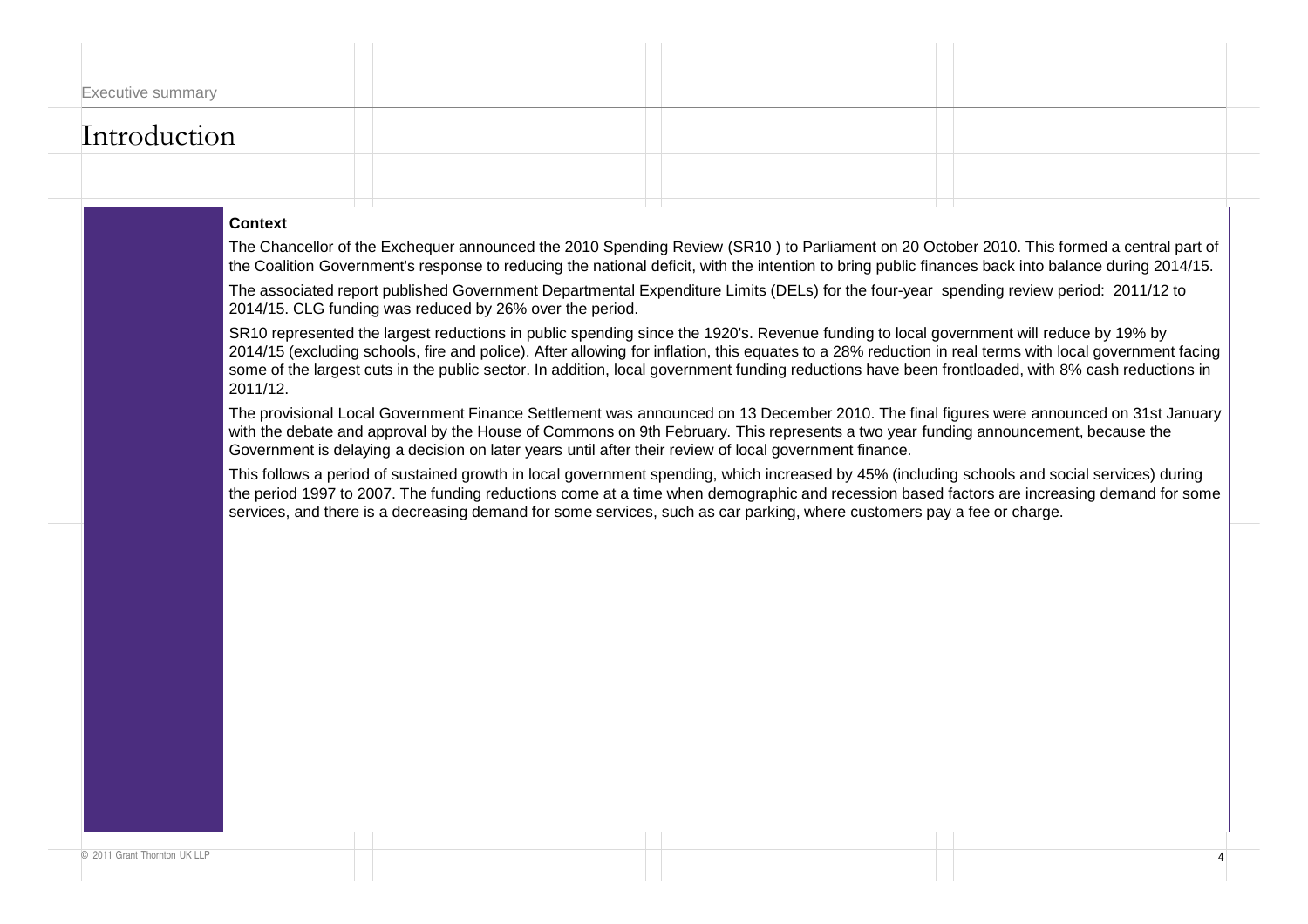| Our Approach |  |
|--------------|--|
|--------------|--|

#### **Value for Money Conclusion**

 As part of the work informing our 2010/11 Value for Money (VFM) conclusion we have undertaken a review to determine if the Council has adequate arrangements in place for securing financial resilience.

In so doing we have considered whether the Council has robust financial systems and processes in place to manage its financial risks and opportunities, and to secure a stable financial position that enables it to continue to operate for the foreseeable future.

The definition of foreseeable future for the purposes of this financial resilience review is 12 months from the date of this report .

We have reviewed the financial resilience of the Council by looking at:

- •Key indicators of financial performance;
- •Its approach to strategic financial planning;
- Its approach to financial governance; and
- •Its approach to financial control.

Further detail on each of these areas is provided in the sections of the report that follow. In overall terms the conclusion from this report is that the Council has adequate arrangements in place for achieving financial resilience.

We have used a red / amber / green (RAG) rating with the following definitions.

**Green** 

**No cause for concern**. Adequate arrangements identified and key characteristics of good practice appear to be in place.

Amber

**Potential risks and / or weaknesses**. Adequate arrangements and characteristics are in place in some respects, but not all . Evidence that the Council is taking forward areas where arrangements need to be strengthened.

Red

**High risk**: The Council's arrangements are generally inadequate and not in line with good practice.

Our findings are detailed between pages 6 and 41 of this report.

All findings and recommendations have been discussed with senior officers. Details of the recommendations can be found on pages 8 and 9.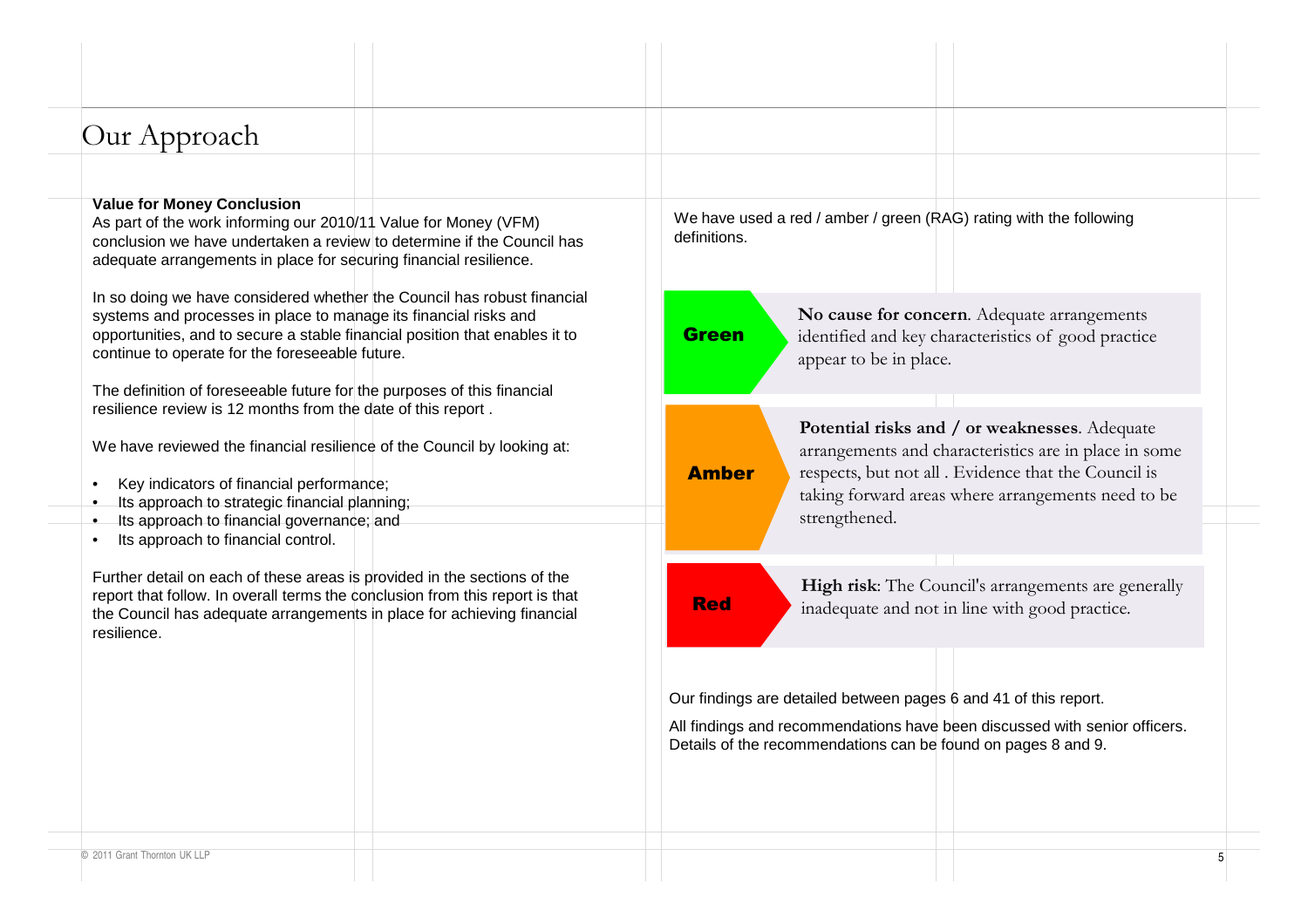| <b>Executive summary</b> |  |  |  |  |
|--------------------------|--|--|--|--|
|                          |  |  |  |  |
|                          |  |  |  |  |
|                          |  |  |  |  |
|                          |  |  |  |  |
|                          |  |  |  |  |
|                          |  |  |  |  |
|                          |  |  |  |  |

#### **Overview of Arrangements**

| Area                                                                                          | <b>Summary observations</b>                                                                                                                                                                                                                                                                                                                                                                                                                                                                                                                                                                                                                                                                                                                                                                                                                                                                                                                                                      | <b>Summary level</b><br>risk assessment |   |
|-----------------------------------------------------------------------------------------------|----------------------------------------------------------------------------------------------------------------------------------------------------------------------------------------------------------------------------------------------------------------------------------------------------------------------------------------------------------------------------------------------------------------------------------------------------------------------------------------------------------------------------------------------------------------------------------------------------------------------------------------------------------------------------------------------------------------------------------------------------------------------------------------------------------------------------------------------------------------------------------------------------------------------------------------------------------------------------------|-----------------------------------------|---|
| <b>Key Indicators of</b><br><b>Performance</b>                                                | • The Council has a good track record of financial management, achieving small underspends on budget in each of the last four<br>years.<br>Benchmarked key indicators of performance indicate that the Council hold a high level of useable reserves compared to their<br>$\bullet$<br>nearest heighbours. Further analysis found that the Council was able to meet their net revenue expenditure more than one and<br>a half times over from the amount of usable reserves.<br>Sickness levels have continued to show a reducing trend and current performance reflects well against both public sector and<br>$\bullet$<br>private sector averages. Absence management will be a particular challenge for all authorities going forward, given the context<br>of significant pressures on staff to deliver 'more for less'<br>The Council will need to carefully monitor these financial indicators to ensure that it remains financially resilient during the MTFS<br>period. | Green                                   |   |
| <b>Strategic Financial</b><br><b>Planning</b>                                                 | • The Council was able to undertake the most recent MTFS process with an effective lead in time and the process had a high<br>level of stakeholder engagement.                                                                                                                                                                                                                                                                                                                                                                                                                                                                                                                                                                                                                                                                                                                                                                                                                   |                                         |   |
|                                                                                               | • The Council will need to continue to monitor the MTFS during its delivery, in particular in relation to the impact of price inflation<br>in the medium term, and the outcome of the Government's funding settlement for the final two years of the plan. In addition,<br>work is still required to ensure savings assumptions in the latter years of the plan are effectively developed and the savings<br>realised.<br>The efficiency savings are of an achievable level and as reported to the Executive Committee in early September 2012 and the<br>Council is on track to achieve the level of efficiency savings set a the beginning of the year. The Council can always call on the<br>General Fund Reserve balance of £8.164 million to make up any shortfall to the level of savings achieved.                                                                                                                                                                        | <b>Green</b>                            |   |
| High risk area<br>● Potential risks and/or weaknesses in this area<br>• No causes for concern |                                                                                                                                                                                                                                                                                                                                                                                                                                                                                                                                                                                                                                                                                                                                                                                                                                                                                                                                                                                  |                                         |   |
| © 2011 Grant Thornton UK LLP                                                                  |                                                                                                                                                                                                                                                                                                                                                                                                                                                                                                                                                                                                                                                                                                                                                                                                                                                                                                                                                                                  |                                         | 6 |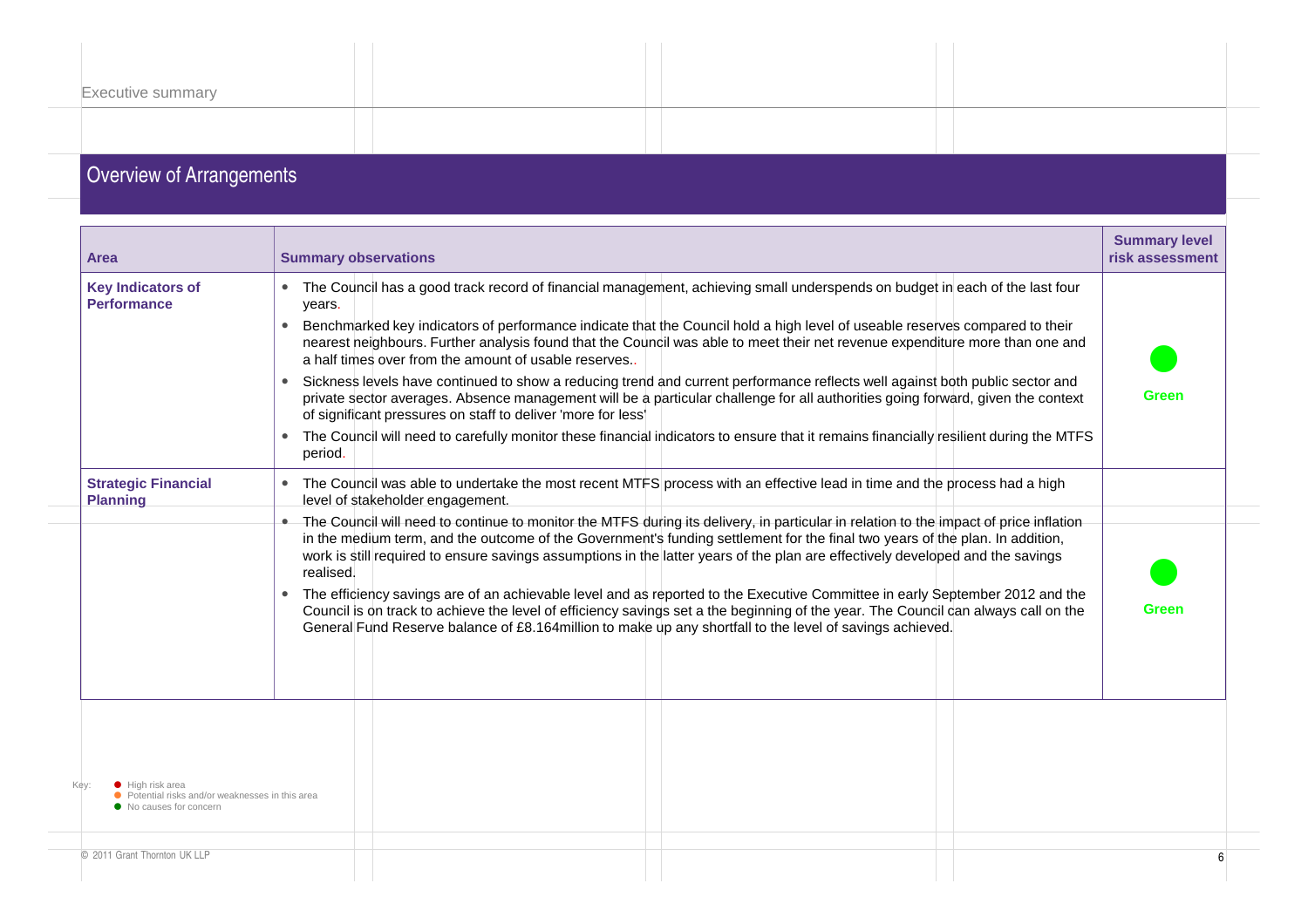## Overview of Arrangements

| <b>Area</b>                                                                                                     | <b>Summary observations</b>                                                                                                                                                                                                                                                                                                                                                                                                                                                                                                                                                                                                                                                                                                                                                                      | <b>Summary level</b><br>risk assessment |
|-----------------------------------------------------------------------------------------------------------------|--------------------------------------------------------------------------------------------------------------------------------------------------------------------------------------------------------------------------------------------------------------------------------------------------------------------------------------------------------------------------------------------------------------------------------------------------------------------------------------------------------------------------------------------------------------------------------------------------------------------------------------------------------------------------------------------------------------------------------------------------------------------------------------------------|-----------------------------------------|
| <b>Financial Governance</b>                                                                                     | The monthly budget packs are produced and placed on the intranet for the committee members to review and internet for the<br>public to review. The packs contain detail of variance analysis and identifying the reason for the variance but there is no<br>document that outlines any remedial action to correct the variances or commentary from the previous months variances<br>identified to analyse whether the remedial action has corrected the variance.                                                                                                                                                                                                                                                                                                                                |                                         |
|                                                                                                                 | The Council sought and obtained the views of the political groups in approval of the 2011-14 Strategic plan.<br>$\bullet$                                                                                                                                                                                                                                                                                                                                                                                                                                                                                                                                                                                                                                                                        |                                         |
|                                                                                                                 | The monthly finance position report provides analysis of income from fees and charges by volume and value per month,<br>commentary is provided but the presentation of the information could be improved with the introduction of target annual values<br>per income stream. The narrative is quite detailed and the introduction of target values will further strengthen the presentation<br>of information.                                                                                                                                                                                                                                                                                                                                                                                   | Green                                   |
|                                                                                                                 | The Council ensured that the appropriate financial skills were in place across the organisation that resulted in the a good quality<br>$\bullet$<br>set of accounts and related notes being received ahead of the 30 June deadline and the performance of the finance team<br>resulted in the accounts being certified ahead of the national deadline of 30 September 2012.                                                                                                                                                                                                                                                                                                                                                                                                                      |                                         |
| <b>Financial Control</b>                                                                                        | The Benefits service has not been processing the notification of regulation amendments from the DWP since July 2011, as a<br>result the quantum of LA error overpayments has risen from £147,985 to £196,715.                                                                                                                                                                                                                                                                                                                                                                                                                                                                                                                                                                                    |                                         |
|                                                                                                                 | An analysis of the status of recommendations issued by internal audit to the audit committee on 27 September 2012 found that<br>the percentage of recommendations implemented relating to 2010/11 and 2011/12 stood at 92% and 82% respectively. This is<br>an improvement upon the previous year.<br>Internal audit provided an opinion of limited assurance over the process for reconciling Revenues and Benefits, income to the e-<br>financials system and to formalise the processes for producing the year end bank reconciliation.<br>The Benefits shared service team processing speed for new claims and change of circumstances was well below the national<br>average with new claims being processed in 37 days (DWP national average 23.90 days) and change in circumstances being |                                         |
|                                                                                                                 | processed in 29.3 days (DWP national average 10.3 days).<br>The finance team that prepared the accounts for Three Rivers DC provided a good quality set of draft accounts and related<br>notes supported by a comprehensive working papers file that was an improvement on the prior year and led to the Council<br>receiving an unqualified accounts and value for money opinions on 28 September 2012, in line with the national deadline of 30<br>September 2012.                                                                                                                                                                                                                                                                                                                             | Amber                                   |
|                                                                                                                 | • A review of shared service budgetary control found that the Council has corrected the prior year overspend compared to budget<br>and reduced the overspend from £500,000 in 2010/11 to £248,000 in 2011/12.                                                                                                                                                                                                                                                                                                                                                                                                                                                                                                                                                                                    |                                         |
| Kev:<br>$\bullet$ High risk area<br>● Potential risks and/or weaknesses in this area<br>● No causes for concern |                                                                                                                                                                                                                                                                                                                                                                                                                                                                                                                                                                                                                                                                                                                                                                                                  |                                         |
| © 2011 Grant Thornton UK LLP                                                                                    |                                                                                                                                                                                                                                                                                                                                                                                                                                                                                                                                                                                                                                                                                                                                                                                                  |                                         |
|                                                                                                                 |                                                                                                                                                                                                                                                                                                                                                                                                                                                                                                                                                                                                                                                                                                                                                                                                  |                                         |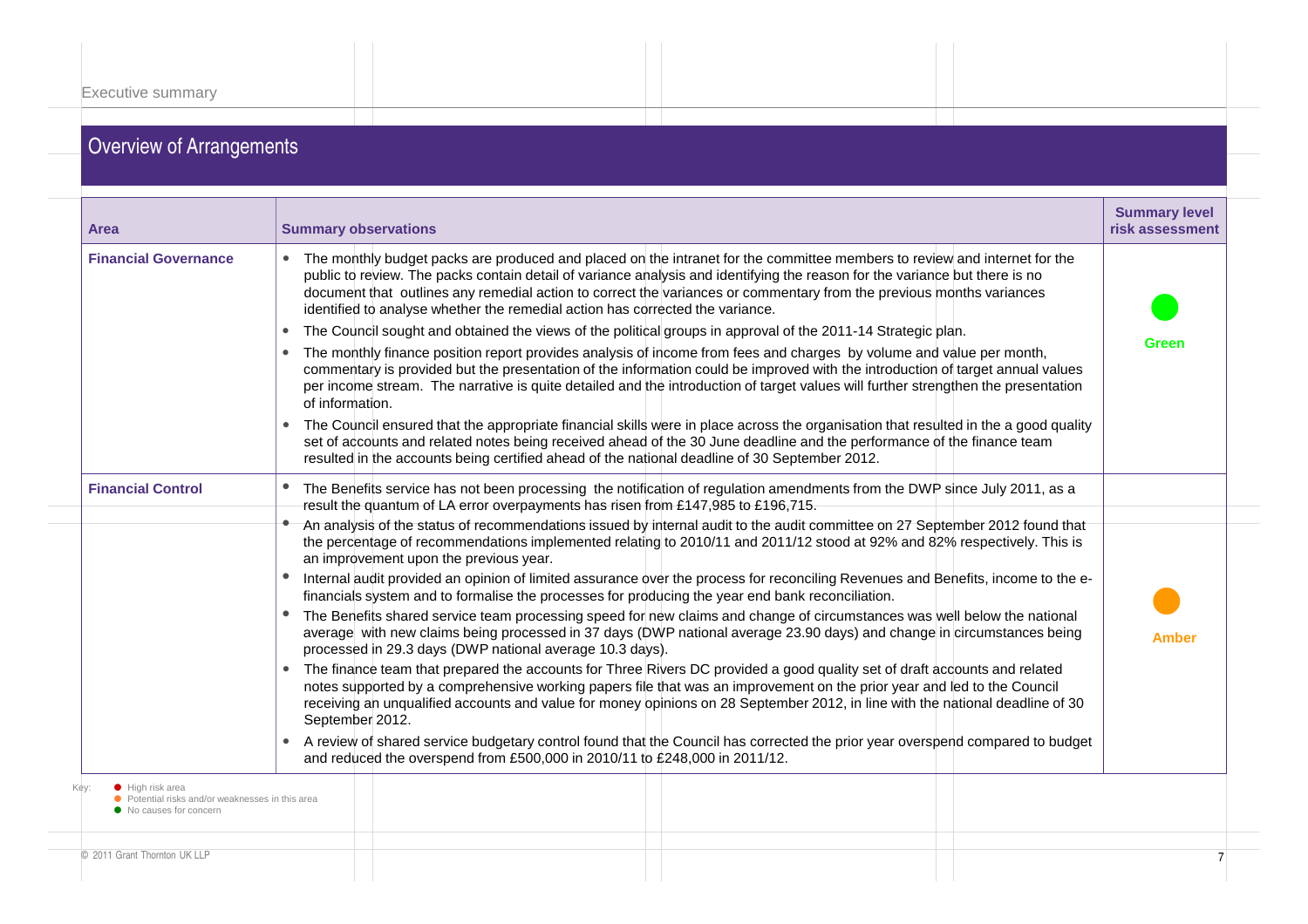| <b>Executive summary</b> |  |  |
|--------------------------|--|--|
|                          |  |  |
|                          |  |  |
| Recommendations          |  |  |

| <b>Area of review</b>        | <b>Recommendations</b>                                                                                                                                                                                              | <b>Responsibility</b> | <b>Timescale</b> | <b>Comment</b> |
|------------------------------|---------------------------------------------------------------------------------------------------------------------------------------------------------------------------------------------------------------------|-----------------------|------------------|----------------|
| <b>Financial Governance</b>  | The presentation of income charges could be<br>improved with the introduction of target annual<br>values per income stream                                                                                          |                       |                  |                |
|                              | The monthly budget reporting packs would benefit<br>from the introduction of a commentary from the<br>previous months variances identified to analyse<br>whether the remedial action has corrected the<br>variance. |                       |                  |                |
| <b>Financial Control</b>     | Housing benefit service to reduce the time taken to<br>process new claims and change in circumstances to<br>be more in line with DWP national averages.                                                             |                       |                  |                |
|                              | Housing Benefit service to process the notification of<br>regulation amendments from the DWP and to reduce<br>the level of LA error overpayments.                                                                   |                       |                  |                |
|                              | Council to ensure all control reconciliations are<br>performed on a regular periodic basis.                                                                                                                         |                       |                  |                |
|                              |                                                                                                                                                                                                                     |                       |                  |                |
| © 2011 Grant Thornton UK LLP |                                                                                                                                                                                                                     |                       |                  |                |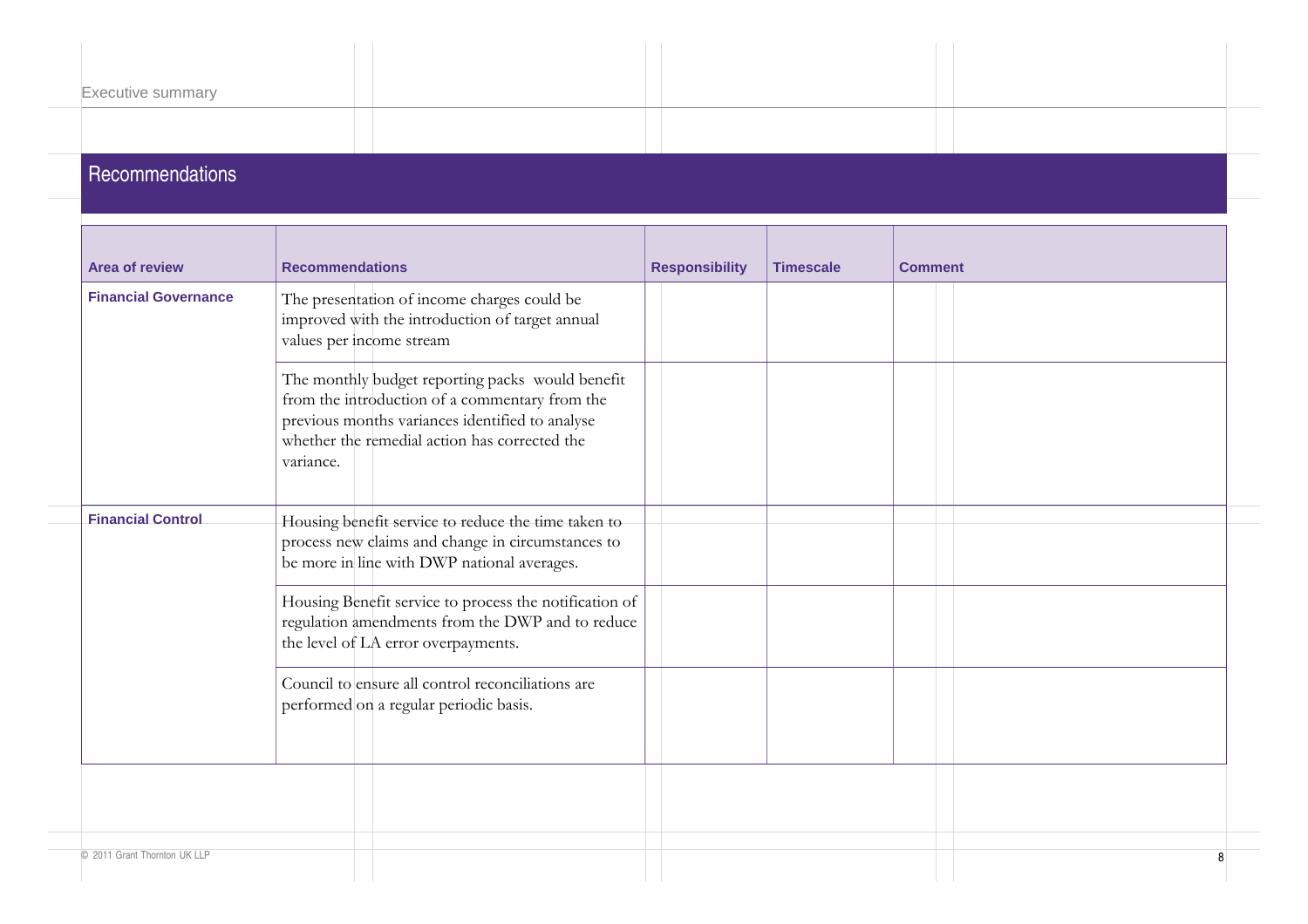| 2010/11 Financial Resilience recommendation follow up |  |  |
|-------------------------------------------------------|--|--|

| Area of<br><b>Review</b> | <b>Recommendation</b>                                                                                                                                                                                                  | <b>Responsibility</b>                     | <b>Timescale</b>        | <b>Update</b>                                                                                                                                                                                                                                      | <b>RAG</b><br>rating      |
|--------------------------|------------------------------------------------------------------------------------------------------------------------------------------------------------------------------------------------------------------------|-------------------------------------------|-------------------------|----------------------------------------------------------------------------------------------------------------------------------------------------------------------------------------------------------------------------------------------------|---------------------------|
| Financial<br>Governance  | The Council should address the issues<br>raised by the independent assessment of<br>the IT strategy in place across both<br>Three Rivers DC and Watford BC.                                                            | Head of ICT                               | $12 - 18$<br>months     | The Council are currently going through a process<br>of addressing the issues with ICT via upgrading<br>the infrastructure and assessing the future delivery<br>of the service to ensure that a robust service with<br>minimal delays is provided. | $\bullet$<br><b>Amber</b> |
|                          | The monthly budget reporting packs<br>would benefit from the introduction of a<br>commentary from the previous months<br>variances identified to analyse whether<br>the remedial action has corrected the<br>variance. | Finance Manager<br>(NP)                   | By<br>September<br>2012 | Recommendation has not been implemented.                                                                                                                                                                                                           | $\bullet$<br><b>Amber</b> |
|                          | The presentation of income charges<br>could be improved with the introduction<br>of target annual values per income<br>stream.                                                                                         | Finance Manager<br>(NP)                   | By February<br>2013     | Recommendation is not due for implementation.                                                                                                                                                                                                      | $\bullet$<br><b>Amber</b> |
|                          | A complete set of draft accounts with<br>accompanying notes should be provided<br>to audit by the national deadline.                                                                                                   | Head of Finance<br><b>Shared Services</b> | By June 2012            | A complete set of accounts with accompanying<br>notes was provided on 27th June 2012, ahead of<br>national deadline.                                                                                                                               | <b>Green</b>              |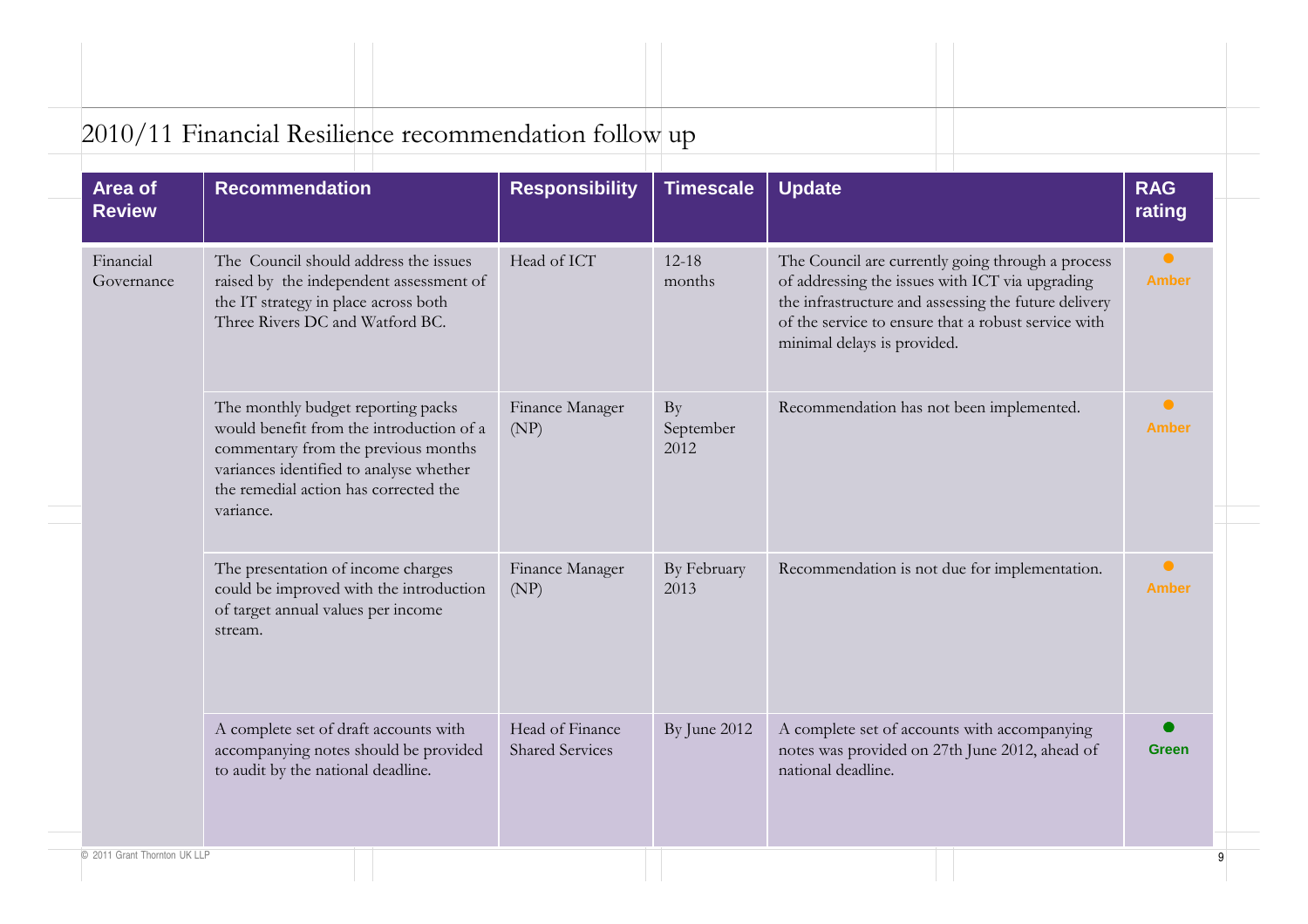| 2010/11 Financial Resilience recommendation follow up |  |  |
|-------------------------------------------------------|--|--|
|                                                       |  |  |

| Area of<br><b>Review</b> | <b>Recommendation</b>                                                                                                                                                                                                                                             | <b>Responsibility</b>                                   | <b>Timescale</b>     | <b>Update</b>                                                                                                                                                                                                                                                                                                     | <b>RAG</b><br>rating      |
|--------------------------|-------------------------------------------------------------------------------------------------------------------------------------------------------------------------------------------------------------------------------------------------------------------|---------------------------------------------------------|----------------------|-------------------------------------------------------------------------------------------------------------------------------------------------------------------------------------------------------------------------------------------------------------------------------------------------------------------|---------------------------|
| Financial<br>control     | All high level / essential internal audit<br>recommendations should be<br>implemented within 6 months of their<br>adoption.                                                                                                                                       | All managers                                            | By December<br>2012  | A full report of internal audit recommendations<br>was provided to the audit committee on 27<br>September 2012. Analysis of the<br>recommendations found that there were 8 out of<br>20 high/essential recommendations awaiting to<br>be implemented and only 2 had exceeded their<br>agreed implementation date. | <b>Green</b>              |
|                          | Efforts should be made within the<br>finance team to find additional capacity<br>to meet deadlines.                                                                                                                                                               | Head of Finance<br><b>Shared Services</b>               | By June 2012         | The finance team has achieved all major statutory<br>deadlines delivering 3 complete sets of accounts<br>with related notes ahead of the statutory<br>deadlines.                                                                                                                                                  | <b>Green</b>              |
|                          | The Council should consider adopting<br>a purchaser provider relationship with<br>the finance function and ensuring that<br>no slippage in deadlines occurs and all<br>products and reconciliations are carried<br>out on a regular basis by agreed<br>deadlines. | Director of<br>Corporate<br>Resources and<br>Governance | Not to be<br>adopted | Both Watford Borough and Three Rivers District<br>Councils are looking to employ a shared S151<br>officer next year, there are currently no plans to<br>put in place a separate Operations Director                                                                                                               | $\bullet$<br><b>Amber</b> |
|                          |                                                                                                                                                                                                                                                                   |                                                         |                      |                                                                                                                                                                                                                                                                                                                   |                           |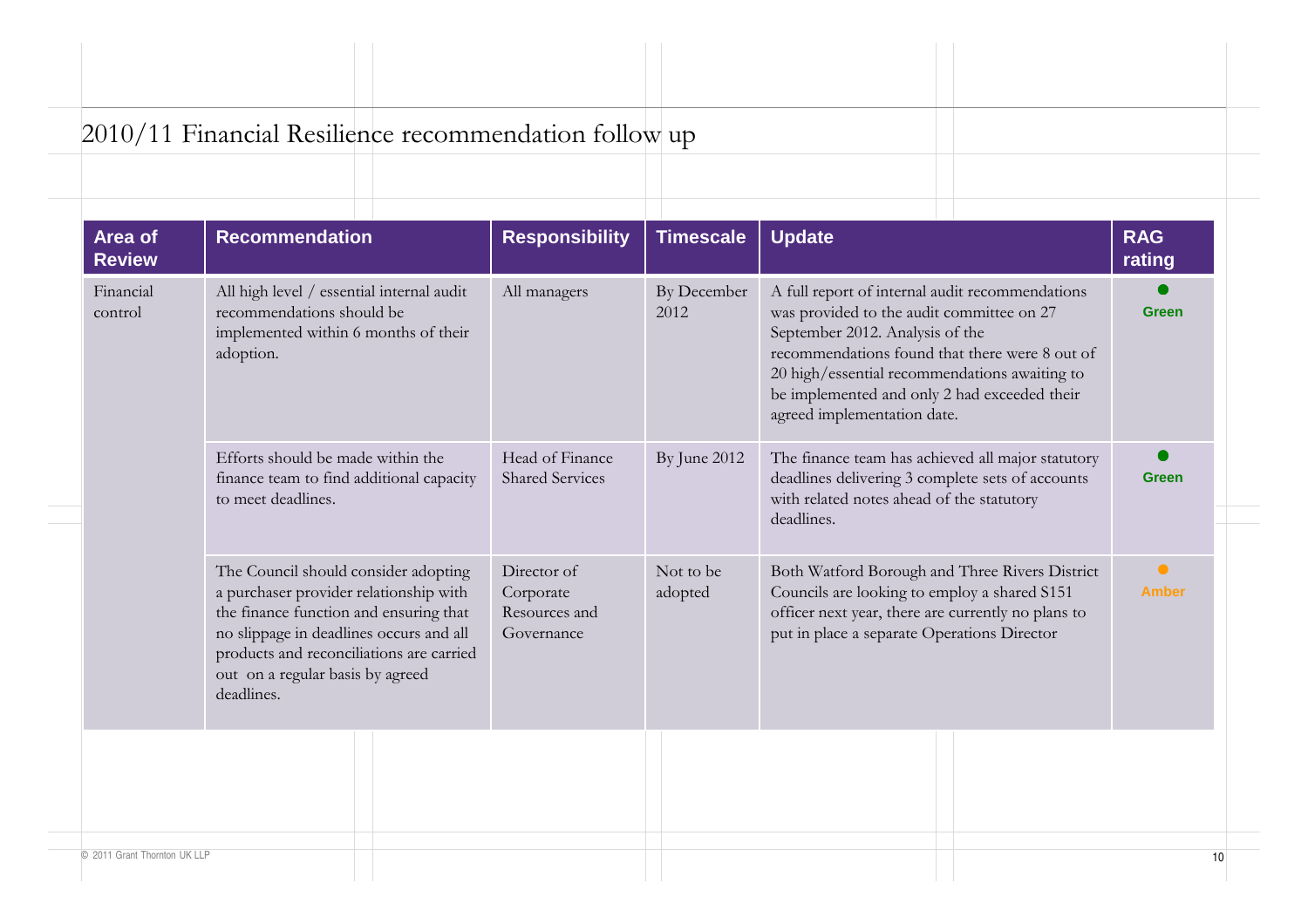

# **Section 2**

Key Indicators

1. Executive summary

2. Key Indicators

3. Strategic Financial Planning

4. Financial Governance

5. Financial Control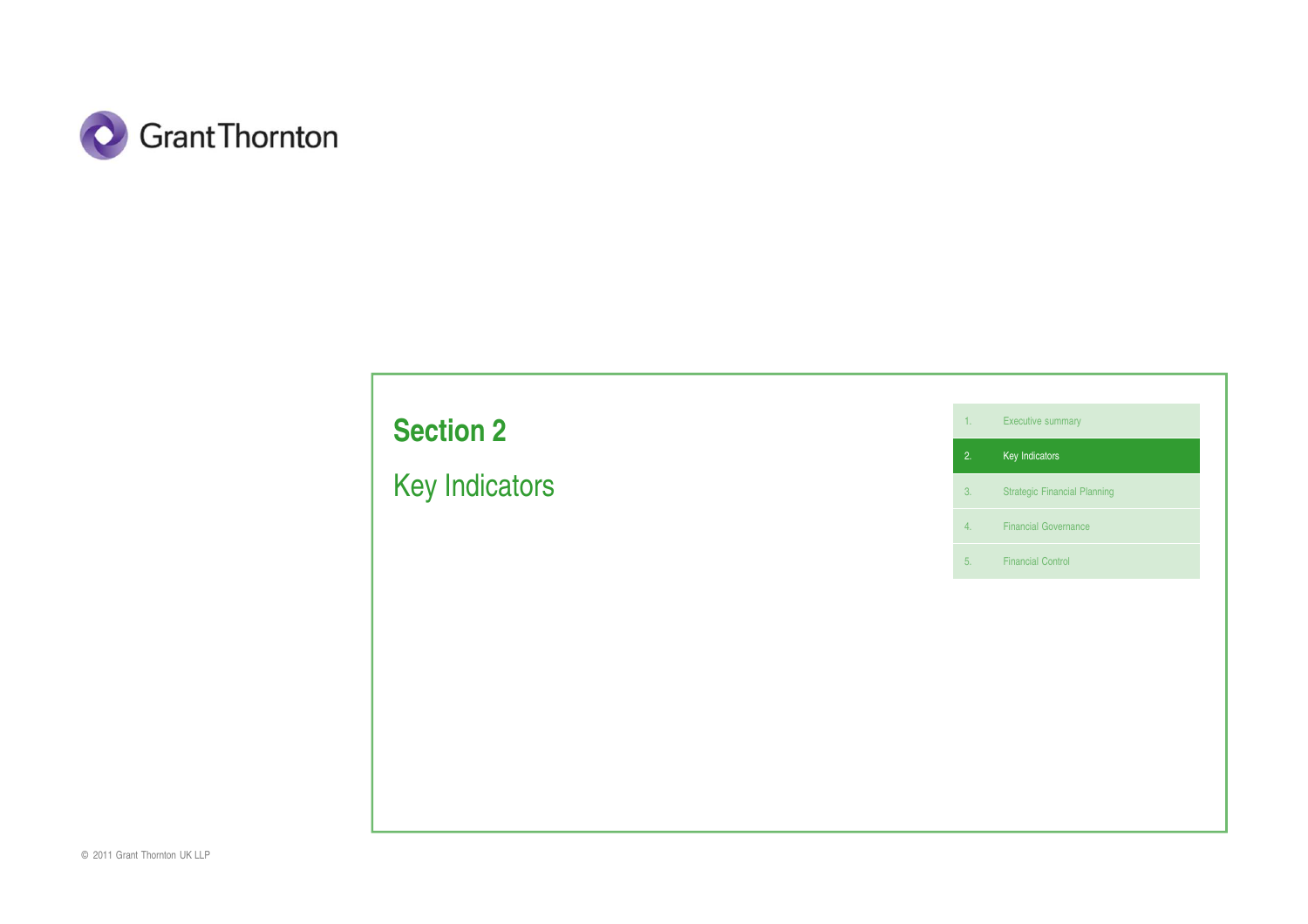| Key Indicators                                                                                                                                                                                                                                                                     |                                                                                                                                                                                                                                                                                                                                                                                                                                                                                                                                                                                                                                                                                                                                                                                                       |
|------------------------------------------------------------------------------------------------------------------------------------------------------------------------------------------------------------------------------------------------------------------------------------|-------------------------------------------------------------------------------------------------------------------------------------------------------------------------------------------------------------------------------------------------------------------------------------------------------------------------------------------------------------------------------------------------------------------------------------------------------------------------------------------------------------------------------------------------------------------------------------------------------------------------------------------------------------------------------------------------------------------------------------------------------------------------------------------------------|
| Introduction                                                                                                                                                                                                                                                                       |                                                                                                                                                                                                                                                                                                                                                                                                                                                                                                                                                                                                                                                                                                                                                                                                       |
| This section of the report includes analysis of key indicators of financial<br>performance, benchmarked where this data is available. These indicators<br>include:<br>• Out-turn against budget<br>Working capital ratio<br>• Useable Reserves levels<br>· Sickness absence levels | We have used the Audit Commission's nearest neighbours<br>benchmarking group, which is the following authorities.<br><b>Brentwood Borough Council</b><br><b>Broxbourne Borough Council</b><br><b>Chiltern District Council</b><br>East Hampshire District Council<br>East Hertfordshire District Council<br><b>Epping Forest District Council</b><br>$\bullet$<br>Epsom and Ewell Borough Council<br>$\bullet$<br>Hertsmere Borough Council<br>$\bullet$<br><b>Horsham District Council</b><br>Mid Sussex District Council<br>Reigate & Banstead Borough Council<br>• Sevenoaks District Council<br>South Buckinghamshire District Council<br>$\bullet$<br>Spelthorne Borough Council<br>Surrey Heath Borough Council<br><b>Tandridge District Council</b><br>$\bullet$<br>• Waverley Borough Council |
| © 2011 Grant Thornton UK LLP                                                                                                                                                                                                                                                       | 12 <sup>2</sup>                                                                                                                                                                                                                                                                                                                                                                                                                                                                                                                                                                                                                                                                                                                                                                                       |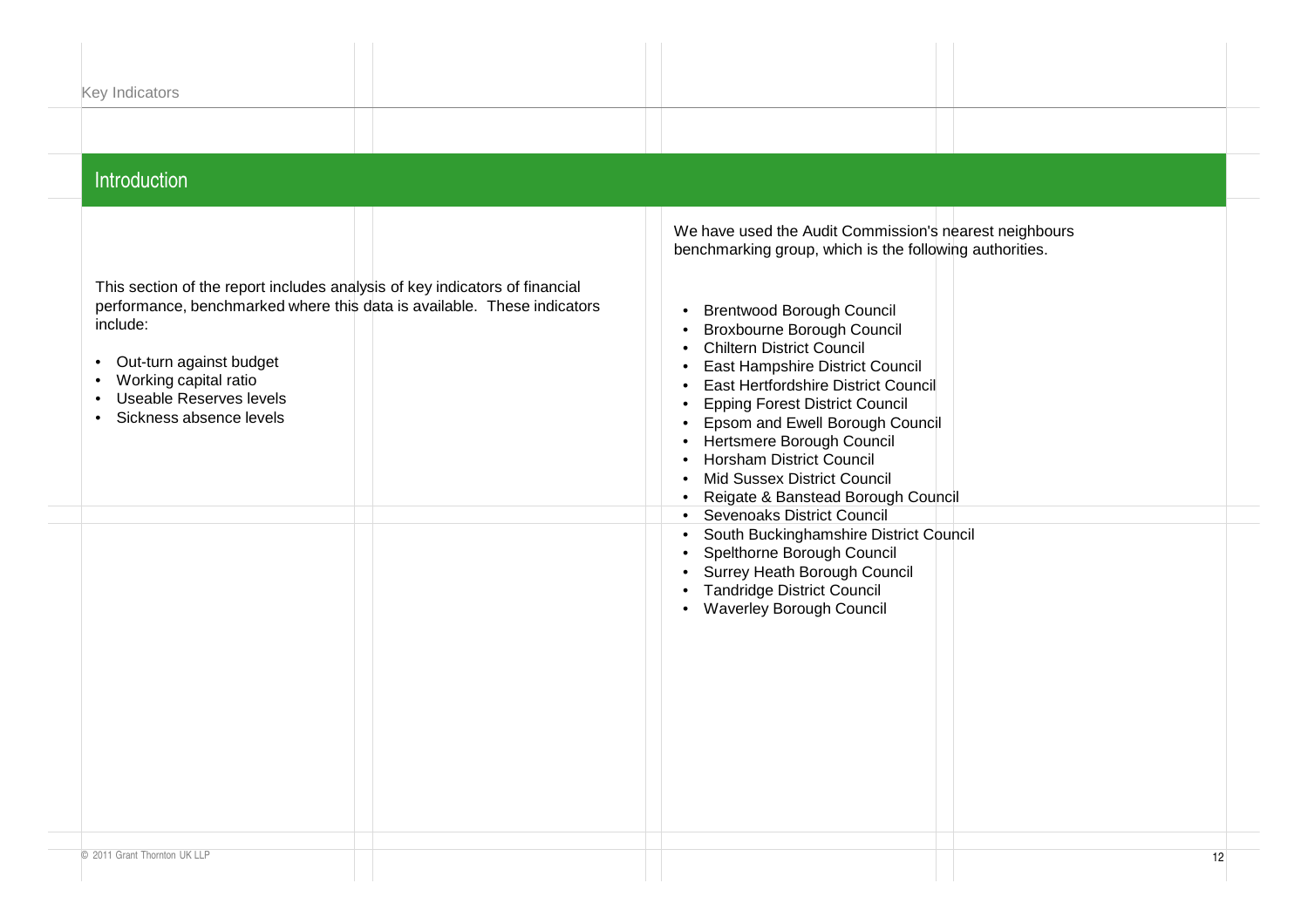| Key Indicators |  |  |
|----------------|--|--|
|                |  |  |

| <b>Area of Focus</b>                                                                                    | <b>Summary observations</b>                                                                                                                                                                                                                                                                                                                                                                                                                                                                                                                                                                                                                                                                                                                                                                                                                                                         | <b>High level risk</b><br>assessment |
|---------------------------------------------------------------------------------------------------------|-------------------------------------------------------------------------------------------------------------------------------------------------------------------------------------------------------------------------------------------------------------------------------------------------------------------------------------------------------------------------------------------------------------------------------------------------------------------------------------------------------------------------------------------------------------------------------------------------------------------------------------------------------------------------------------------------------------------------------------------------------------------------------------------------------------------------------------------------------------------------------------|--------------------------------------|
| <b>Performance Against</b><br><b>Budget</b>                                                             | 6<br>5<br>4<br>3<br>Outturn (£m)<br>2<br>Budget (£m)<br>1<br>$\mathbf{0}$<br>2009<br>2010<br>2011<br>2012<br>$-1$<br>$-2$<br>$-3$                                                                                                                                                                                                                                                                                                                                                                                                                                                                                                                                                                                                                                                                                                                                                   |                                      |
| Kev:<br>• High risk area<br>• Potential risks and/or weaknesses in this area<br>• No causes for concern | The Council has a good track record in managing expenditure against budget, achieving small underspends of<br>$\bullet$<br>budget in each of the last four years.<br>Per the 2010/11 certified statement of accounts, the underspend against budget was attributable to the general fund<br>$\bullet$<br>brought forward balance being £1.487million higher than when the budget was set.<br>The most significant variances include a £492,000 the Council received from the New Homes bonus and a further<br>$\bullet$<br>£290,000 received from third parties.<br>Of the services that have been included within the shared service unit, it is the revenues and benefits service that<br>$\bullet$<br>has not provided a saving from original budget. Of the £248,000 overspend from original budget, £359,000 of the<br>loss was attributable to revenues and benefits service. | <b>Green</b>                         |
| © 2011 Grant Thornton UK LLP                                                                            |                                                                                                                                                                                                                                                                                                                                                                                                                                                                                                                                                                                                                                                                                                                                                                                                                                                                                     | 13                                   |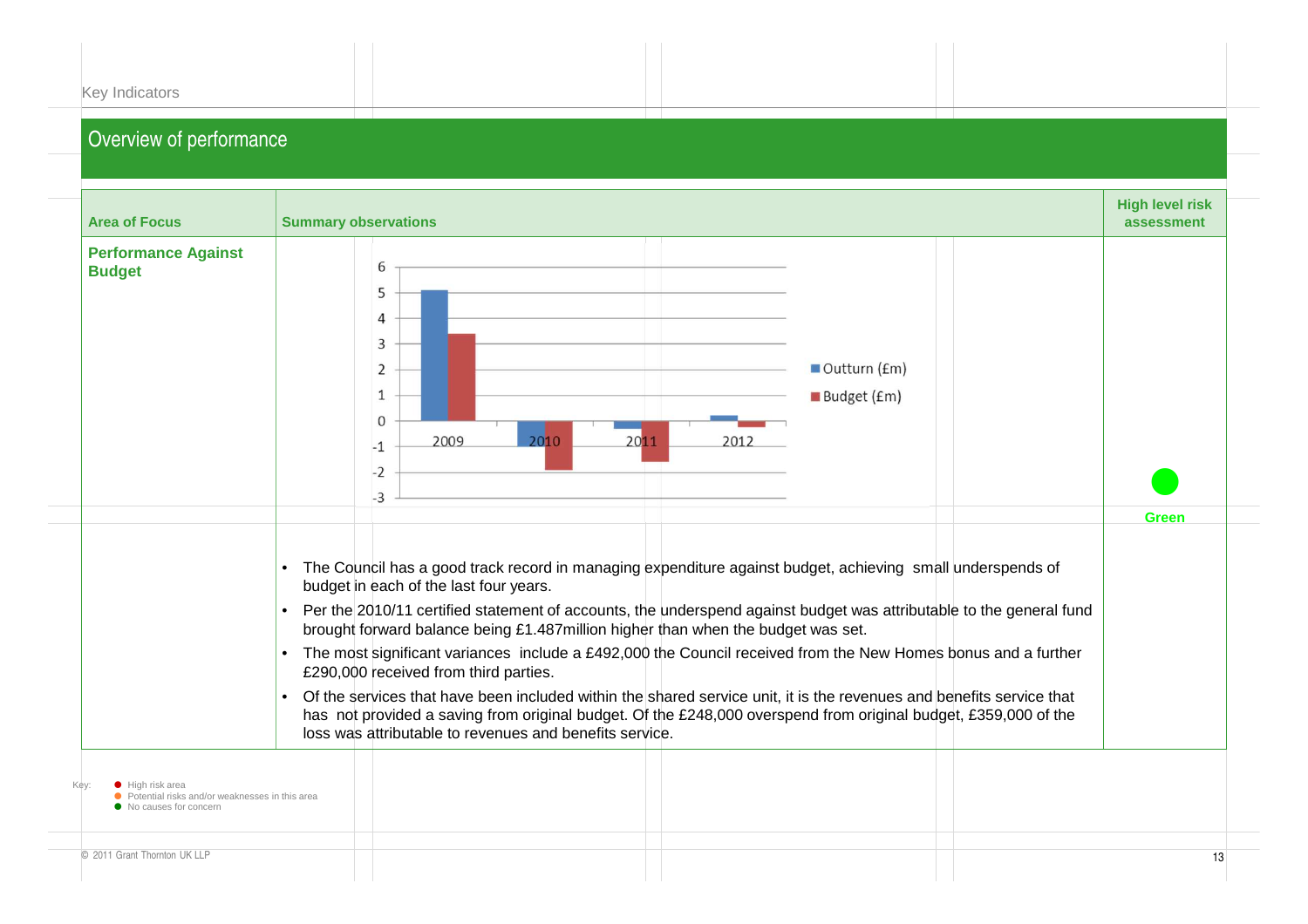| Key Indicators          |  |  |
|-------------------------|--|--|
|                         |  |  |
|                         |  |  |
| Overview of performance |  |  |

| <b>Area of Focus</b>                                                                            | <b>Summary observations</b>                                                                                                                                                                                                                                                                                                                                                                                                                    | <b>High level risk</b><br>assessment |
|-------------------------------------------------------------------------------------------------|------------------------------------------------------------------------------------------------------------------------------------------------------------------------------------------------------------------------------------------------------------------------------------------------------------------------------------------------------------------------------------------------------------------------------------------------|--------------------------------------|
| <b>Reserve Balances</b>                                                                         | • The Council's usable reserves have reduced from £22,256k to £14,667k over the three most recent years. However,<br>as the graph below shows, the key driver for this reduction is the planned use of the capital receipts reserve:<br>25<br>20<br>General Fund (£m)<br>15<br>Capital Receipts<br>Reserve (£m)<br>10                                                                                                                          | <b>Green</b>                         |
|                                                                                                 | <b>Earmarked Resrves</b><br>(f.m)<br>5<br>$\mathbf{0}$<br>2009<br>2010<br>2012<br>2011<br>The balance of the capital receipts reserve has fallen from £17.486m in 2009/10 to £12.365m in 2011/12, a drop of<br>$\bullet$<br>30%, but remain at a reasonably healthy level. The level of capital reserve remains healthy and there is no<br>immediate short term requirement for the Council to start borrowing to finance capital expenditure. |                                      |
| • High risk area<br>• Potential risks and/or weaknesses in this area<br>• No causes for concern |                                                                                                                                                                                                                                                                                                                                                                                                                                                |                                      |
| © 2011 Grant Thornton UK LLP                                                                    |                                                                                                                                                                                                                                                                                                                                                                                                                                                | 14                                   |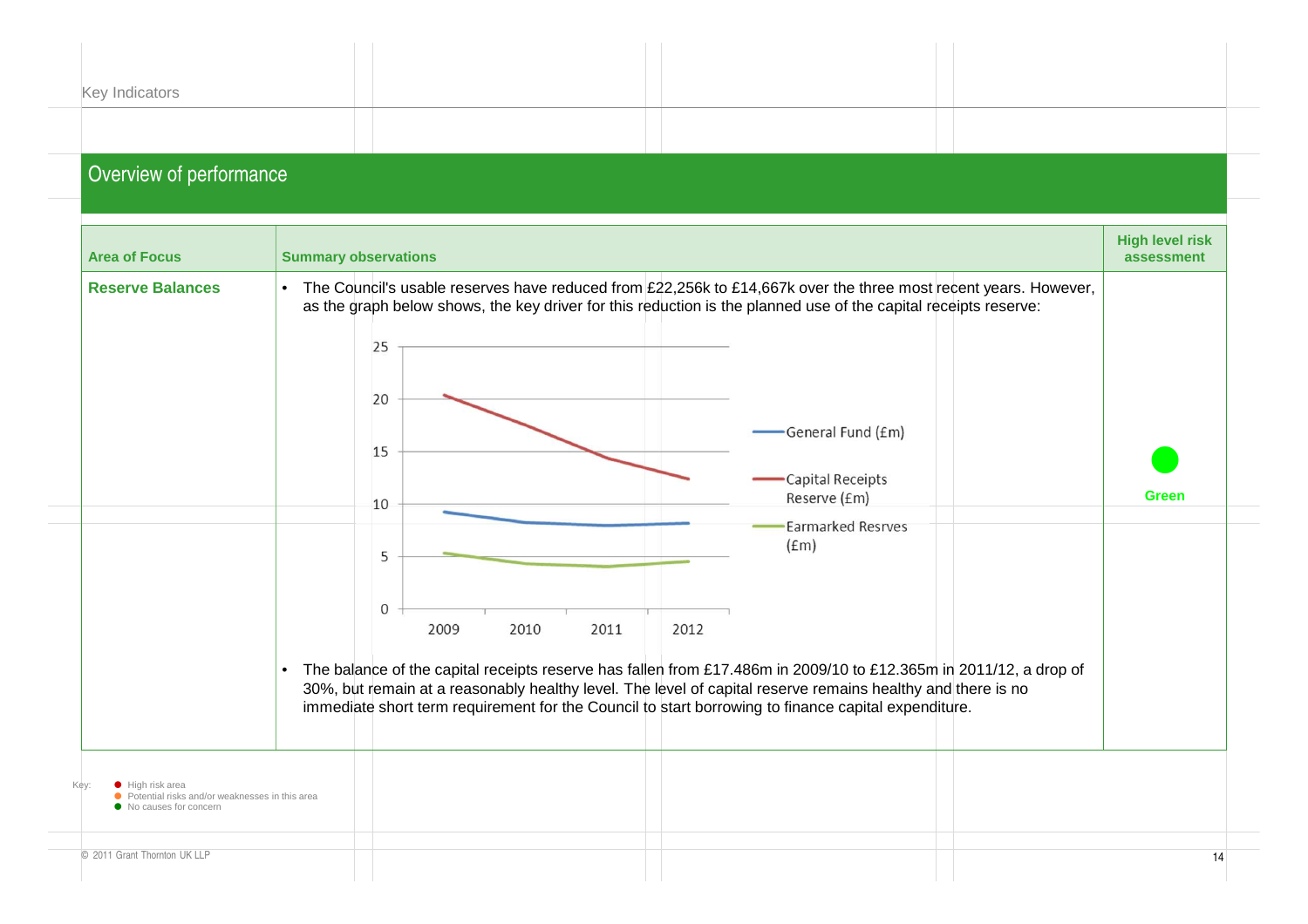|  | Key Indicators |  |
|--|----------------|--|
|--|----------------|--|

| <b>Area of Focus</b>                                                                                  | <b>Summary observations</b>                                                                                                                                                                                                                                                                                                                                                                                                                                                                                                                                                                                                                                                                                                                                                                                                                                                                                   | <b>High level risk</b><br>assessment |
|-------------------------------------------------------------------------------------------------------|---------------------------------------------------------------------------------------------------------------------------------------------------------------------------------------------------------------------------------------------------------------------------------------------------------------------------------------------------------------------------------------------------------------------------------------------------------------------------------------------------------------------------------------------------------------------------------------------------------------------------------------------------------------------------------------------------------------------------------------------------------------------------------------------------------------------------------------------------------------------------------------------------------------|--------------------------------------|
| <b>Reserve Balances</b><br>(continued)                                                                | The chart below show the level of general reserves against the net cost of services balance. The first graph shows<br>$\bullet$<br>this in actual terms.<br>£40<br>£35<br>£30<br>£25<br>General reserves (£m)<br>£20<br>$\blacksquare$ Net cost of services (£m)<br>£15<br>£10<br>£5<br>£0<br>2009<br>2010<br>2011<br>2012<br>This highlights that whilst the level of reserves has fallen over the previous four years, the level of reserves is more<br>$\bullet$<br>than capable of covering the net cost of service expenditure. This evidences that the Council is maintaining reserves<br>at a more than reasonable level and has the ability to cover net expenditure by a ratio of 1.66:1 in 2011/12.<br>The net cost of services has risen from the prior year, which is primarily due to the fall of non distributable costs by<br>$\bullet$<br>£7million which are netted off against expenditure. | <b>Green</b>                         |
| Kev:<br>High risk area<br>• Potential risks and/or weaknesses in this area<br>• No causes for concern |                                                                                                                                                                                                                                                                                                                                                                                                                                                                                                                                                                                                                                                                                                                                                                                                                                                                                                               |                                      |
| © 2011 Grant Thornton UK LLP                                                                          |                                                                                                                                                                                                                                                                                                                                                                                                                                                                                                                                                                                                                                                                                                                                                                                                                                                                                                               | 15                                   |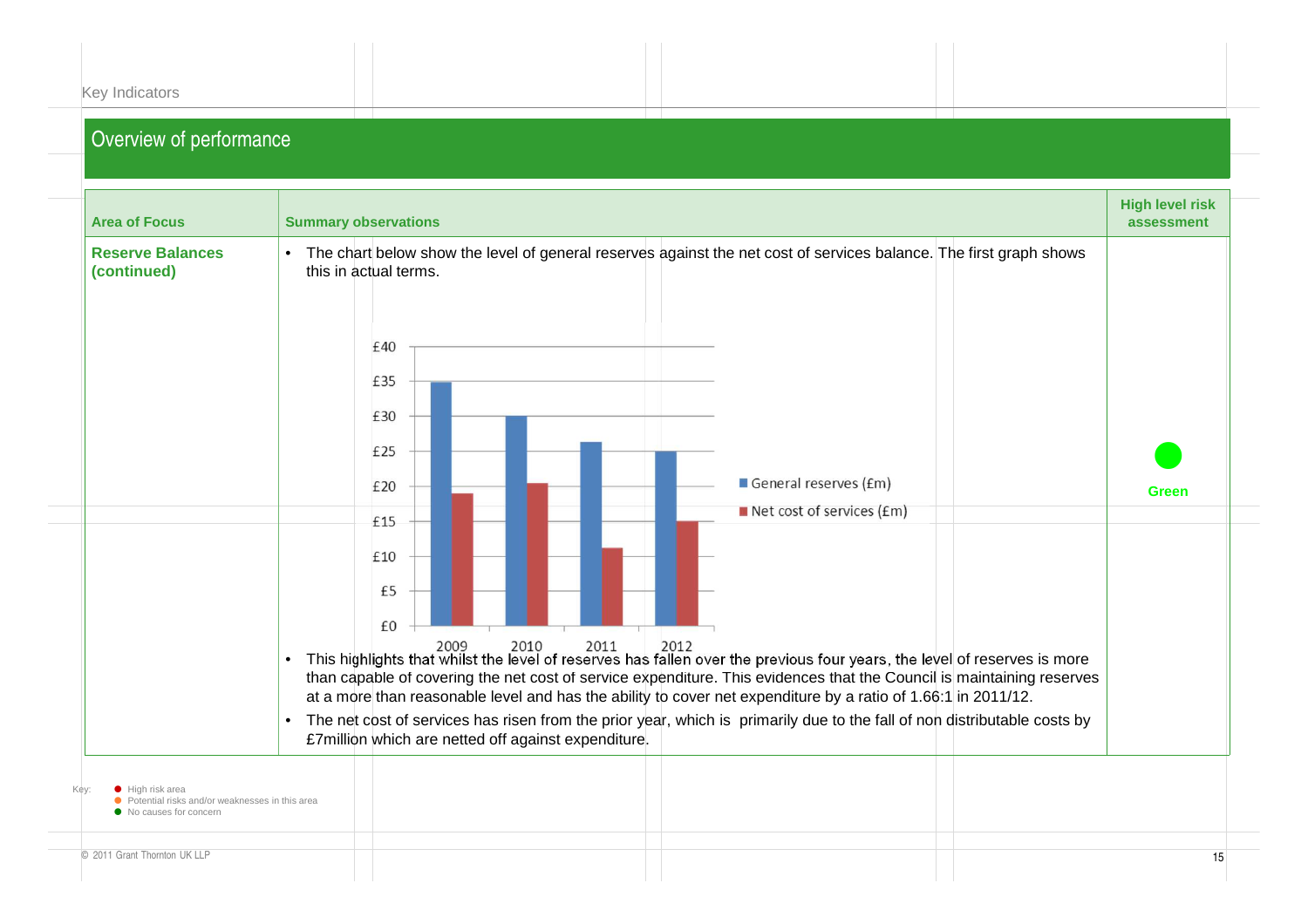| Key Indicators          |  |  |
|-------------------------|--|--|
|                         |  |  |
|                         |  |  |
| Overview of performance |  |  |

| <b>Area of Focus</b>                                                                        | <b>Summary observations</b>                                                                                                                                                                                                                                                                                                                                                                                                                                                                                                                                                                                                                                                                                                                                                                                                                                                                                             | <b>High level risk</b><br>assessment |
|---------------------------------------------------------------------------------------------|-------------------------------------------------------------------------------------------------------------------------------------------------------------------------------------------------------------------------------------------------------------------------------------------------------------------------------------------------------------------------------------------------------------------------------------------------------------------------------------------------------------------------------------------------------------------------------------------------------------------------------------------------------------------------------------------------------------------------------------------------------------------------------------------------------------------------------------------------------------------------------------------------------------------------|--------------------------------------|
| <b>Reserve Balances</b><br>(continued)                                                      | • The Audit Commission made comparative data available for 2009/10. This has been used to generate the graph<br>below showing the ratio of usable reserves to gross revenue expenditure with a comparison against those<br>authorities the Audit Commission considers to be 'nearest neighbours'.<br>Useable reserves: GRE - 2010/11<br>0.9<br>0.8<br>0.7<br>0.6<br>0.5<br>0.4<br>0.3<br>0.2<br>0.1<br>$\Omega$<br>Epsom and Ewell<br>South Buck S District<br>Surrey Heath Borough<br>Three Rivers District<br>Sevenoaks District<br>Reigate and Bandread.<br>Herenere Borough.<br>East Hampshire.<br>Eppines forest District.<br>Waverley Borough.<br>Chitern District Council<br>Spekthorne Borough<br>Breitswood Borough<br>Tandridge District<br>Fast Hertfordshire<br>Borough of Broutine<br>This shows the Council holds an above average level of reserves compared to their 'nearest neighbours'.<br>$\bullet$ | Green                                |
| Key<br>risk area<br>Potential risks and/or weaknesses in this area<br>No causes for concern |                                                                                                                                                                                                                                                                                                                                                                                                                                                                                                                                                                                                                                                                                                                                                                                                                                                                                                                         |                                      |
| © 2011 Grant Thornton UK LLP                                                                |                                                                                                                                                                                                                                                                                                                                                                                                                                                                                                                                                                                                                                                                                                                                                                                                                                                                                                                         | 16                                   |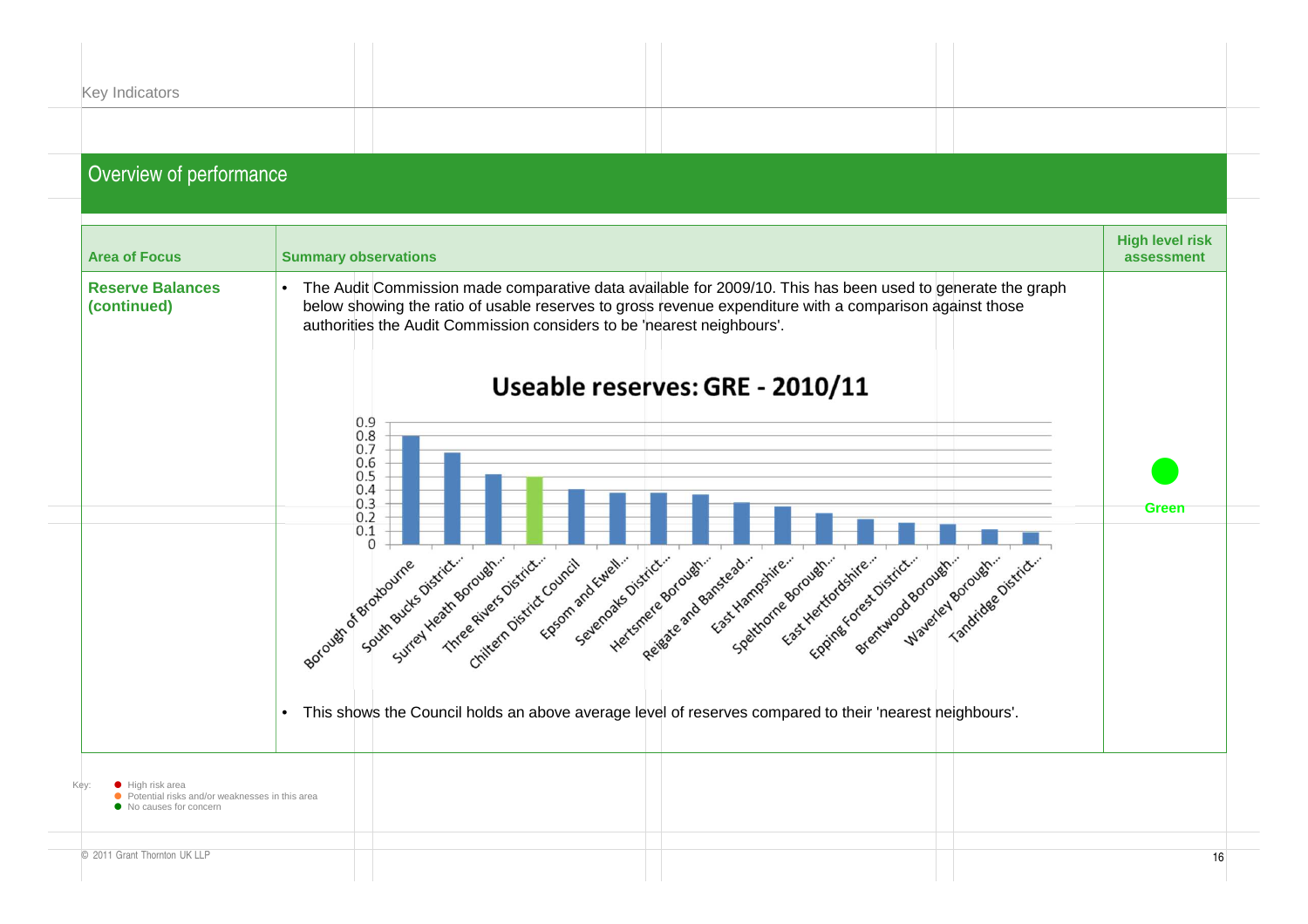| Overview of nortarmanoo |  |  |
|-------------------------|--|--|
|                         |  |  |
|                         |  |  |
| Key Indicators          |  |  |
|                         |  |  |
|                         |  |  |

| <b>Area of Focus</b>                                                                                            | <b>Summary observations</b>                                                                                                                                                                                                                                                                                                                                                                                                                                                                                                                                                                                                                                                                                                                                                                                                                                                                                                                      | <b>High level risk</b><br>assessment |
|-----------------------------------------------------------------------------------------------------------------|--------------------------------------------------------------------------------------------------------------------------------------------------------------------------------------------------------------------------------------------------------------------------------------------------------------------------------------------------------------------------------------------------------------------------------------------------------------------------------------------------------------------------------------------------------------------------------------------------------------------------------------------------------------------------------------------------------------------------------------------------------------------------------------------------------------------------------------------------------------------------------------------------------------------------------------------------|--------------------------------------|
| <b>Reserve Balances</b><br>(continued)                                                                          | • It remains important to maintain appropriate levels of General Fund reserves during this period of fiscal constraint.<br>Failure to do so will create cash flow pressures and may cause adverse publicity for the Council.<br>The Council was anticipating utilising £257,000 of GF reserves to support the budget in 2011/12, however due to<br>$\bullet$<br>improved service performance combined with a savings programme resulted in the Council contributing £231,000<br>to the General Fund balance, which now stands at £8.164 million.<br>The MTFS for the next 3 years budgets for £1.281 million of general fund reserves to be utilised, which would result<br>$\bullet$<br>in the Council,'s reserves reducing to £6.883million.<br>The MTFS recognises the importance of maintaining sufficient balances to deal with unforeseen events and to cover<br>$\bullet$<br>the potential risk of not achieving required savings levels. | <b>Green</b>                         |
|                                                                                                                 |                                                                                                                                                                                                                                                                                                                                                                                                                                                                                                                                                                                                                                                                                                                                                                                                                                                                                                                                                  |                                      |
|                                                                                                                 |                                                                                                                                                                                                                                                                                                                                                                                                                                                                                                                                                                                                                                                                                                                                                                                                                                                                                                                                                  |                                      |
| Kev:<br>$\bullet$ High risk area<br>● Potential risks and/or weaknesses in this area<br>• No causes for concern |                                                                                                                                                                                                                                                                                                                                                                                                                                                                                                                                                                                                                                                                                                                                                                                                                                                                                                                                                  |                                      |
| © 2011 Grant Thornton UK LLP                                                                                    |                                                                                                                                                                                                                                                                                                                                                                                                                                                                                                                                                                                                                                                                                                                                                                                                                                                                                                                                                  | 17                                   |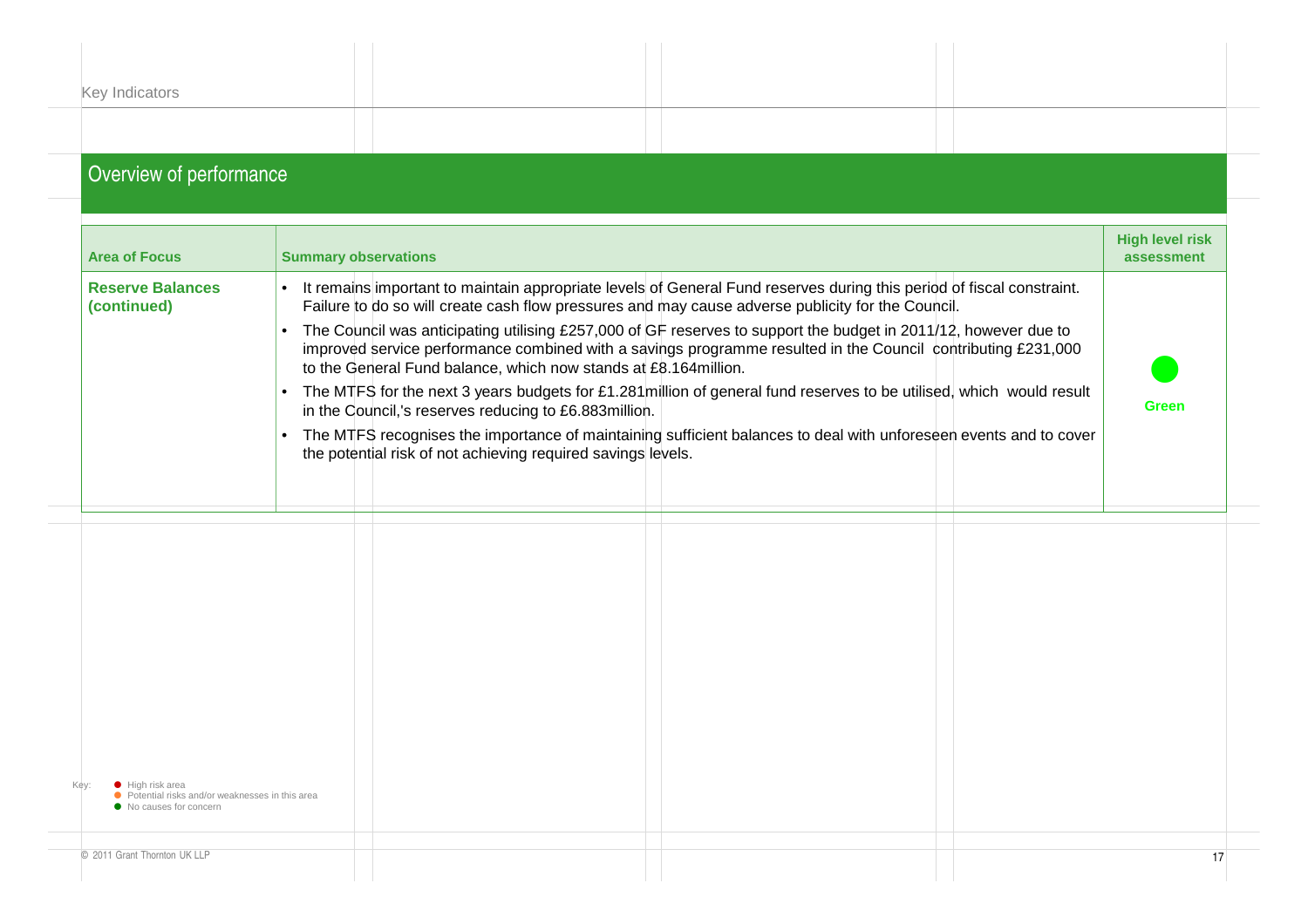| Key Indicators |  |  |
|----------------|--|--|
|                |  |  |
|                |  |  |

| <b>Area of Focus</b>                                                                                  | <b>Summary observations</b>                                           |                                                                                                                                                                                                                                                                                                                                                                                                                                                                                                                                                                                                                                                                                                                                                   | <b>High level risk</b><br>assessment |
|-------------------------------------------------------------------------------------------------------|-----------------------------------------------------------------------|---------------------------------------------------------------------------------------------------------------------------------------------------------------------------------------------------------------------------------------------------------------------------------------------------------------------------------------------------------------------------------------------------------------------------------------------------------------------------------------------------------------------------------------------------------------------------------------------------------------------------------------------------------------------------------------------------------------------------------------------------|--------------------------------------|
| <b>Liquidity</b>                                                                                      | $\bullet$<br>ratio has fallen over the four years 2008/09 to 2011/12. | The working capital ratio indicates if an authority has enough current assets, or resources, to cover its immediate<br>liabilities - i.e. those over the next twelve month period. As the graph below shows, the Council's working capital<br><b>Working capital ratio</b>                                                                                                                                                                                                                                                                                                                                                                                                                                                                        |                                      |
|                                                                                                       | 14<br>12<br>10<br>8<br>6                                              | ■ Working capital ratio                                                                                                                                                                                                                                                                                                                                                                                                                                                                                                                                                                                                                                                                                                                           |                                      |
|                                                                                                       | 4<br>2<br>$\Omega$<br>2009<br>2010<br>2011                            | 2012                                                                                                                                                                                                                                                                                                                                                                                                                                                                                                                                                                                                                                                                                                                                              | Green                                |
|                                                                                                       | unreasonable.                                                         | This indicates that the Council's liquidity is decreasing, although it should be noted that it remains at a very high<br>level. A ratio of assets to liabilities of 2:1 is usually considered to be acceptable, whilst the Council currently have a<br>ratio of just over 5:1. In general, a very high working capital ratio is not considered to be a good thing, as it tends to<br>indicate that an authority is not investing its excess cash effectively. However, Three Rivers have invested the cash<br>but, due to the nature of the investments, this remains reported as a current asset. Were these investments to be<br>excluded from the calculation, the current working capital ratio would be 1.14:1 which would not be considered |                                      |
| $\bullet$ High risk area<br>Potential risks and/or weaknesses in this area<br>• No causes for concern |                                                                       |                                                                                                                                                                                                                                                                                                                                                                                                                                                                                                                                                                                                                                                                                                                                                   |                                      |
| © 2011 Grant Thornton UK LLP                                                                          |                                                                       |                                                                                                                                                                                                                                                                                                                                                                                                                                                                                                                                                                                                                                                                                                                                                   | 18                                   |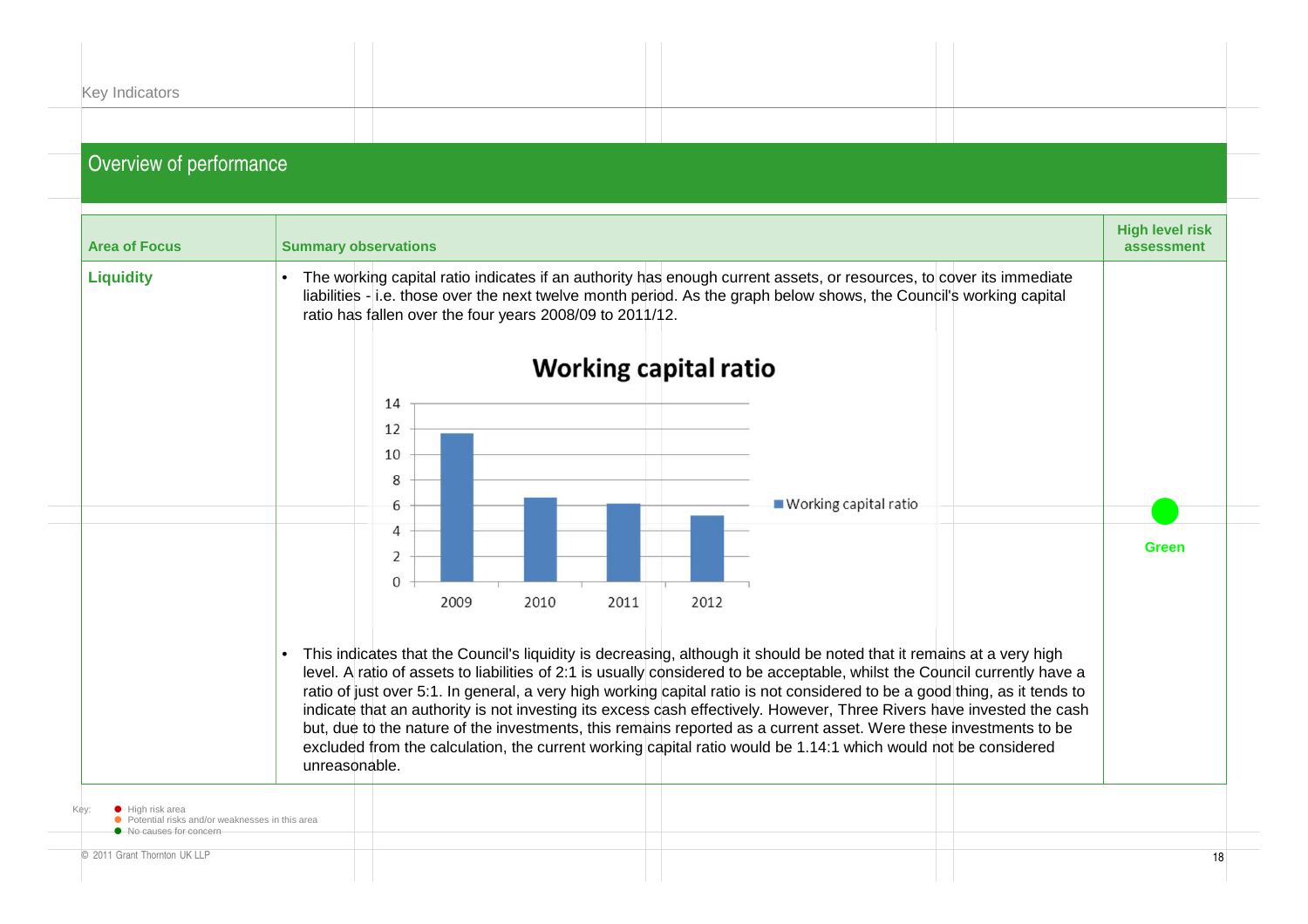| Key Indicators |  |                               |
|----------------|--|-------------------------------|
|                |  |                               |
|                |  | the control of the control of |

| <b>Area of Focus</b>                                                                                        | <b>Summary observations</b>                                                                                                                                                                                                                                                                                                                                                                        | <b>High level risk</b><br>assessment |
|-------------------------------------------------------------------------------------------------------------|----------------------------------------------------------------------------------------------------------------------------------------------------------------------------------------------------------------------------------------------------------------------------------------------------------------------------------------------------------------------------------------------------|--------------------------------------|
| <b>Liquidity (continued)</b>                                                                                | • As with usable reserves, the Audit Commission made comparative data available for 2010/11. This has been used<br>to generate the graph below showing the working capital ratio with a comparison against those authorities the Audit<br>Commission considers to be 'nearest neighbours'.                                                                                                         |                                      |
|                                                                                                             | Working capital ratio - 2010/11<br>9<br>8<br>6<br>5                                                                                                                                                                                                                                                                                                                                                |                                      |
|                                                                                                             | $\overline{A}$<br>3<br>$\overline{2}$<br>$\Omega$                                                                                                                                                                                                                                                                                                                                                  |                                      |
|                                                                                                             | Fast Heritordshire<br>Surrey Heath Borough.<br>East Mampshie District.<br>Fosom and Ewell.<br>South Bucks District<br>Eppine forest District<br>Three Rivers District<br>Reisate and Bandread.<br>Mayerley Borough<br>Spektrome Borough<br>Hertsmere Borough<br>Sevenage District Council<br>Breitswood Borough.<br>Chiltern District Council<br>Tandridge District Council<br>Borough of Broutine | <b>Green</b>                         |
|                                                                                                             | The Council is maintaining a positive working capital ratio and looks to be in a strong position, as evidenced by the<br>comparison above. However, it is clear that working capital will come under increasing pressure as a result of the<br>Spending Review and will need to be carefully monitored.                                                                                            |                                      |
| Kev:<br>$\bullet$ High risk area<br>tential risks and/or weaknesses in this area<br>• No causes for concern |                                                                                                                                                                                                                                                                                                                                                                                                    |                                      |
| © 2011 Grant Thornton UK LLP                                                                                |                                                                                                                                                                                                                                                                                                                                                                                                    |                                      |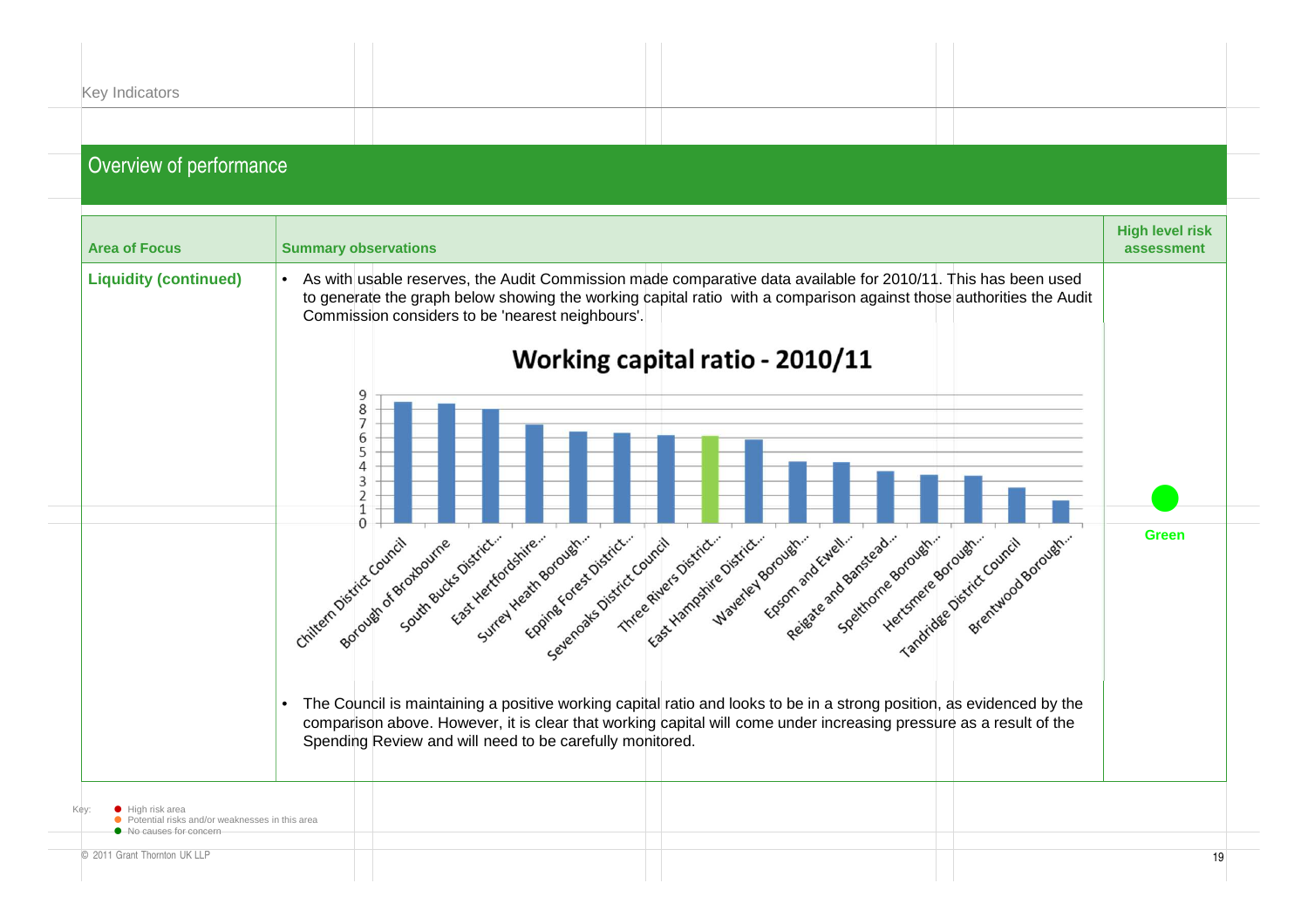| Key Indicators          |  |
|-------------------------|--|
| Overview of performance |  |

| <b>Area of Focus</b>                                                               | <b>Summary observations</b>                                                                                                                                                                                                                                                                                                                                                                                                                                                                                                                     | <b>High level risk</b><br>assessment |
|------------------------------------------------------------------------------------|-------------------------------------------------------------------------------------------------------------------------------------------------------------------------------------------------------------------------------------------------------------------------------------------------------------------------------------------------------------------------------------------------------------------------------------------------------------------------------------------------------------------------------------------------|--------------------------------------|
| <b>Workforce</b>                                                                   | • The graph below shows that performance at the Council reflects well against both public sector and private sector<br>averages:<br>Average number of sickness absence<br>days per FTE<br>9<br>8<br>7<br>6<br>5<br>Average number of<br>sickness absence days per<br>4<br>FTE<br>3<br>2<br>1<br>$\mathbf 0$<br>2009/10<br>2010/11<br>2011/12                                                                                                                                                                                                    | Green                                |
| Kev:<br>$\bullet$ High risk area<br>Potential risks and/or weaknesses in this area | The Council has managed to reduce the average sickness absence days from 6.6 days per employee in 2010/11 to<br>$\bullet$<br>6.18 days per employee, representing further improvement on the prior year and brings the Council in line with the<br>private sector. Reducing absenteeism saves money, improves productivity and can have a positive customer<br>benefit. Absence management will be a particular challenge for all authorities going forward, given the context of<br>significant pressures on staff to deliver 'more for less'. |                                      |
| • No causes for concern<br>© 2011 Grant Thornton UK LLP                            |                                                                                                                                                                                                                                                                                                                                                                                                                                                                                                                                                 | 20                                   |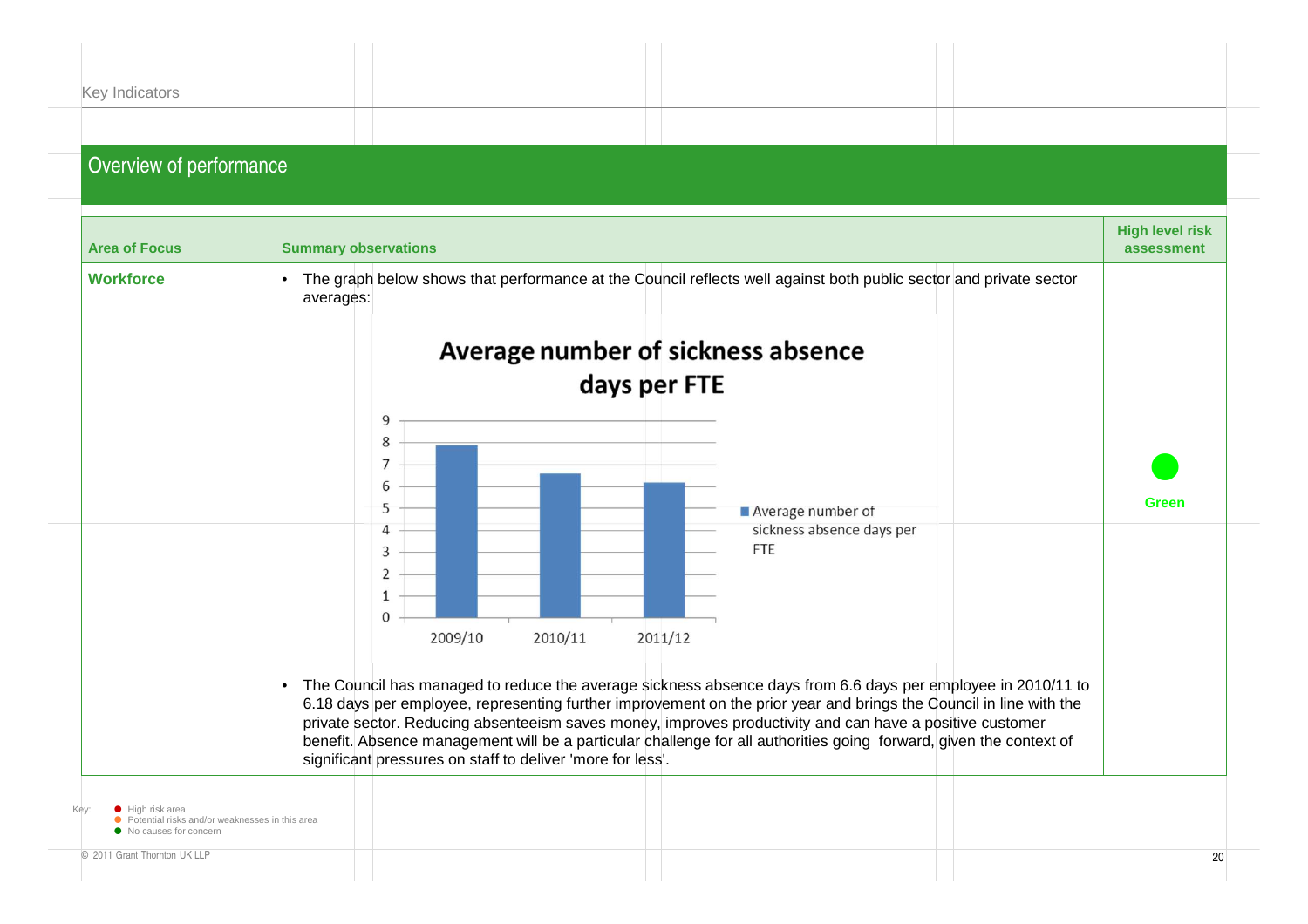

# **Section 3**

Strategic Financial Planning

1. Executive summary**2. Key Indicators** 3. Strategic Financial Planning4. Financial Governance

5. Financial Control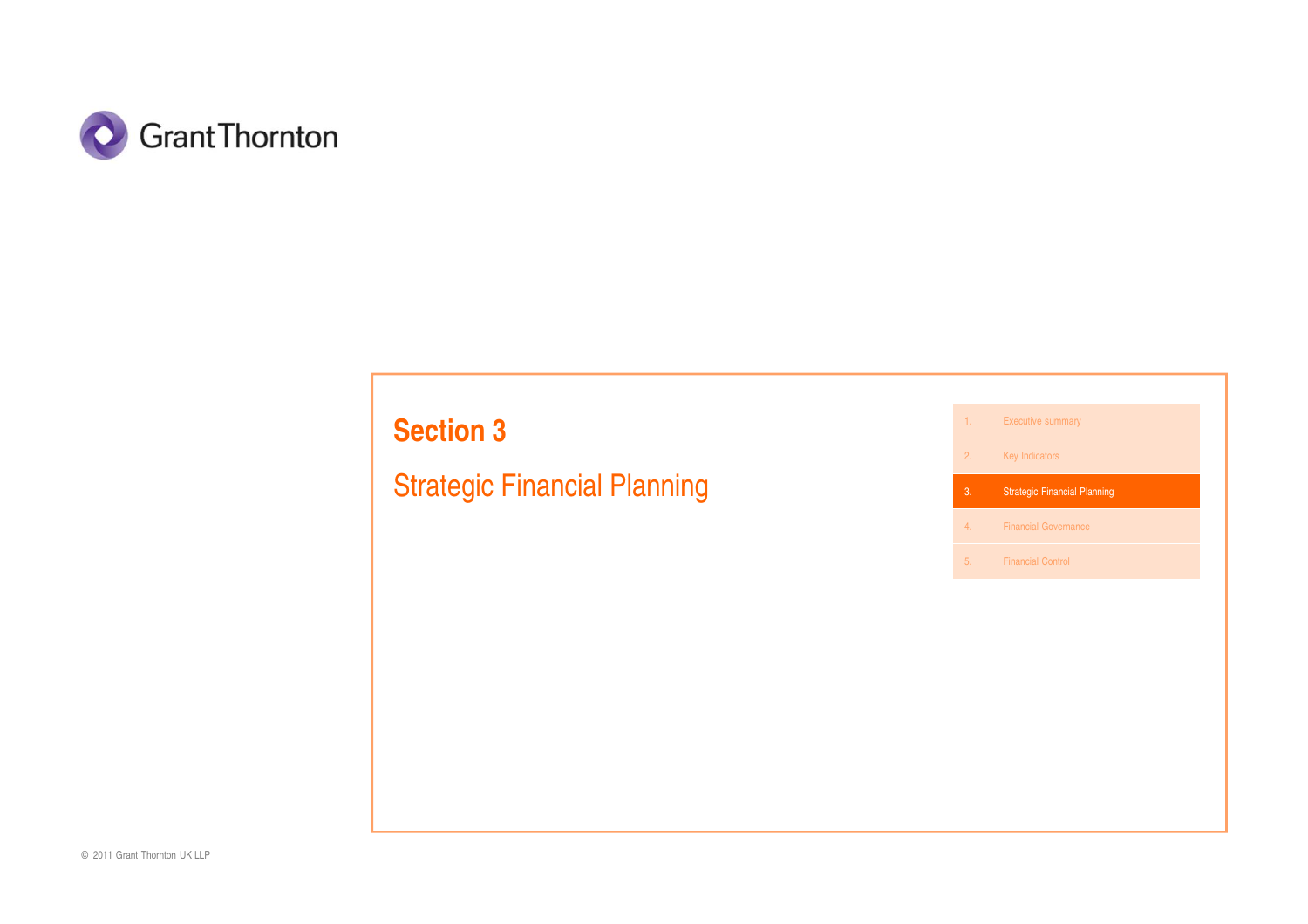| <b>Strategic Financial Planning</b> |                                                                                                                                                                                                                                    |  |  |  |
|-------------------------------------|------------------------------------------------------------------------------------------------------------------------------------------------------------------------------------------------------------------------------------|--|--|--|
|                                     |                                                                                                                                                                                                                                    |  |  |  |
|                                     |                                                                                                                                                                                                                                    |  |  |  |
| Key indicators of good Strategic    | • Focus on achievement of corporate priorities is evident through the financial planning process. The MTFS focuses<br>resources on priorities                                                                                      |  |  |  |
| <b>Financial Planning</b>           | Service and financial planning processes are integrated.<br>$\bullet$                                                                                                                                                              |  |  |  |
|                                     | • The MTFS includes outcome measures, scenario planning, benchmarking, resource planning and details on partnership<br>working. Targets have been set for future periods in respect of reserve balances, prudential indicators etc |  |  |  |
|                                     | • Annual financial plans follow the longer term financial strategy                                                                                                                                                                 |  |  |  |
|                                     | • There is regular review of the MTFS and the assumptions made within it. The Council responds to changing<br>circumstances and manages its financial risks                                                                        |  |  |  |
|                                     | • The Council has performed stress testing on its model using a range of economic assumptions including SR10                                                                                                                       |  |  |  |
|                                     | The MTFS is linked to and is consistent with other key strategies, including workforce.<br>$\bullet$                                                                                                                               |  |  |  |
|                                     | • KPIs can be derived for future periods from the information included within the MTFS                                                                                                                                             |  |  |  |
|                                     | Effective treasury management arrangements are in place.<br>$\bullet$                                                                                                                                                              |  |  |  |
|                                     | The council operates within an appropriate level of reserves and balances<br>$\bullet$                                                                                                                                             |  |  |  |
|                                     |                                                                                                                                                                                                                                    |  |  |  |
|                                     |                                                                                                                                                                                                                                    |  |  |  |
|                                     |                                                                                                                                                                                                                                    |  |  |  |
|                                     |                                                                                                                                                                                                                                    |  |  |  |
|                                     |                                                                                                                                                                                                                                    |  |  |  |
|                                     |                                                                                                                                                                                                                                    |  |  |  |
|                                     |                                                                                                                                                                                                                                    |  |  |  |
|                                     |                                                                                                                                                                                                                                    |  |  |  |
|                                     |                                                                                                                                                                                                                                    |  |  |  |
|                                     |                                                                                                                                                                                                                                    |  |  |  |
|                                     |                                                                                                                                                                                                                                    |  |  |  |
|                                     |                                                                                                                                                                                                                                    |  |  |  |
|                                     |                                                                                                                                                                                                                                    |  |  |  |
|                                     |                                                                                                                                                                                                                                    |  |  |  |
|                                     | 22                                                                                                                                                                                                                                 |  |  |  |
| © 2011 Grant Thornton UK LLP        |                                                                                                                                                                                                                                    |  |  |  |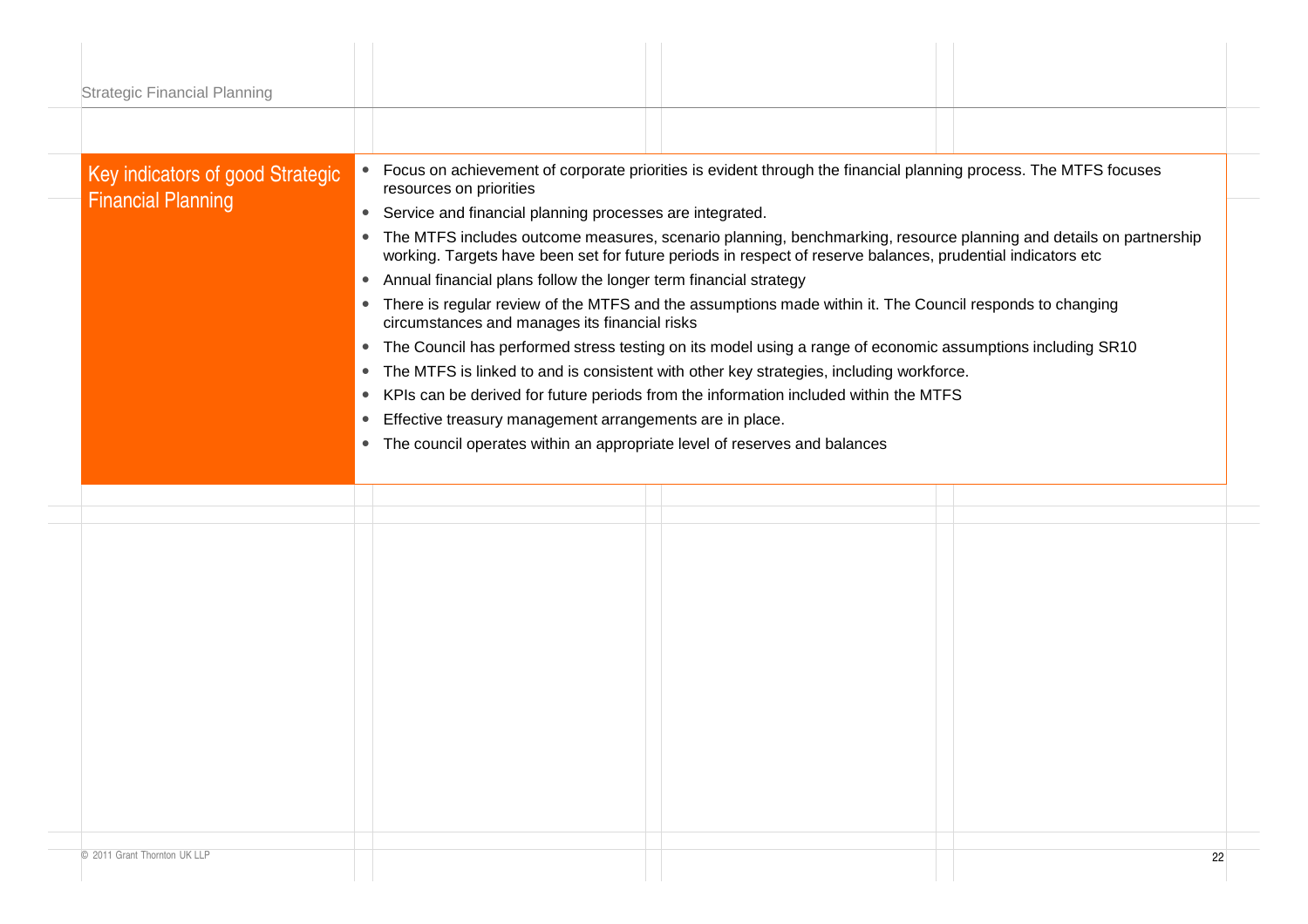| <b>Area of Focus</b>                             |           | <b>Summary observations</b>                                                                                                                                                                                                                                                                                                                                                                                                                                                                                 | <b>High level risk</b><br>assessment |
|--------------------------------------------------|-----------|-------------------------------------------------------------------------------------------------------------------------------------------------------------------------------------------------------------------------------------------------------------------------------------------------------------------------------------------------------------------------------------------------------------------------------------------------------------------------------------------------------------|--------------------------------------|
| <b>Focus of the MTFS</b>                         | $\bullet$ | • An updated Medium Term Financial Strategy (MTFS) has been prepared that runs to 2014/15, which includes a 10 year high<br>level income and expenditure analysis with associated impact upon the reserve balances and was presented to Executive in<br>January 2012 for approval.<br>In the prior year we rated the focus of the MTFS as green and from review of minutes and quarterly meetings with management<br>there are no indications that there has been a deterioration in the focus of the MTFS. | <b>Green</b>                         |
|                                                  |           |                                                                                                                                                                                                                                                                                                                                                                                                                                                                                                             |                                      |
|                                                  |           |                                                                                                                                                                                                                                                                                                                                                                                                                                                                                                             |                                      |
|                                                  |           |                                                                                                                                                                                                                                                                                                                                                                                                                                                                                                             |                                      |
|                                                  |           |                                                                                                                                                                                                                                                                                                                                                                                                                                                                                                             |                                      |
|                                                  |           |                                                                                                                                                                                                                                                                                                                                                                                                                                                                                                             |                                      |
| Kev:<br>High risk area                           |           |                                                                                                                                                                                                                                                                                                                                                                                                                                                                                                             |                                      |
| ● Potential risks and/or weaknesses in this area |           |                                                                                                                                                                                                                                                                                                                                                                                                                                                                                                             |                                      |
| © 2011 Gran Taking August Company                |           |                                                                                                                                                                                                                                                                                                                                                                                                                                                                                                             | 23                                   |
|                                                  |           |                                                                                                                                                                                                                                                                                                                                                                                                                                                                                                             |                                      |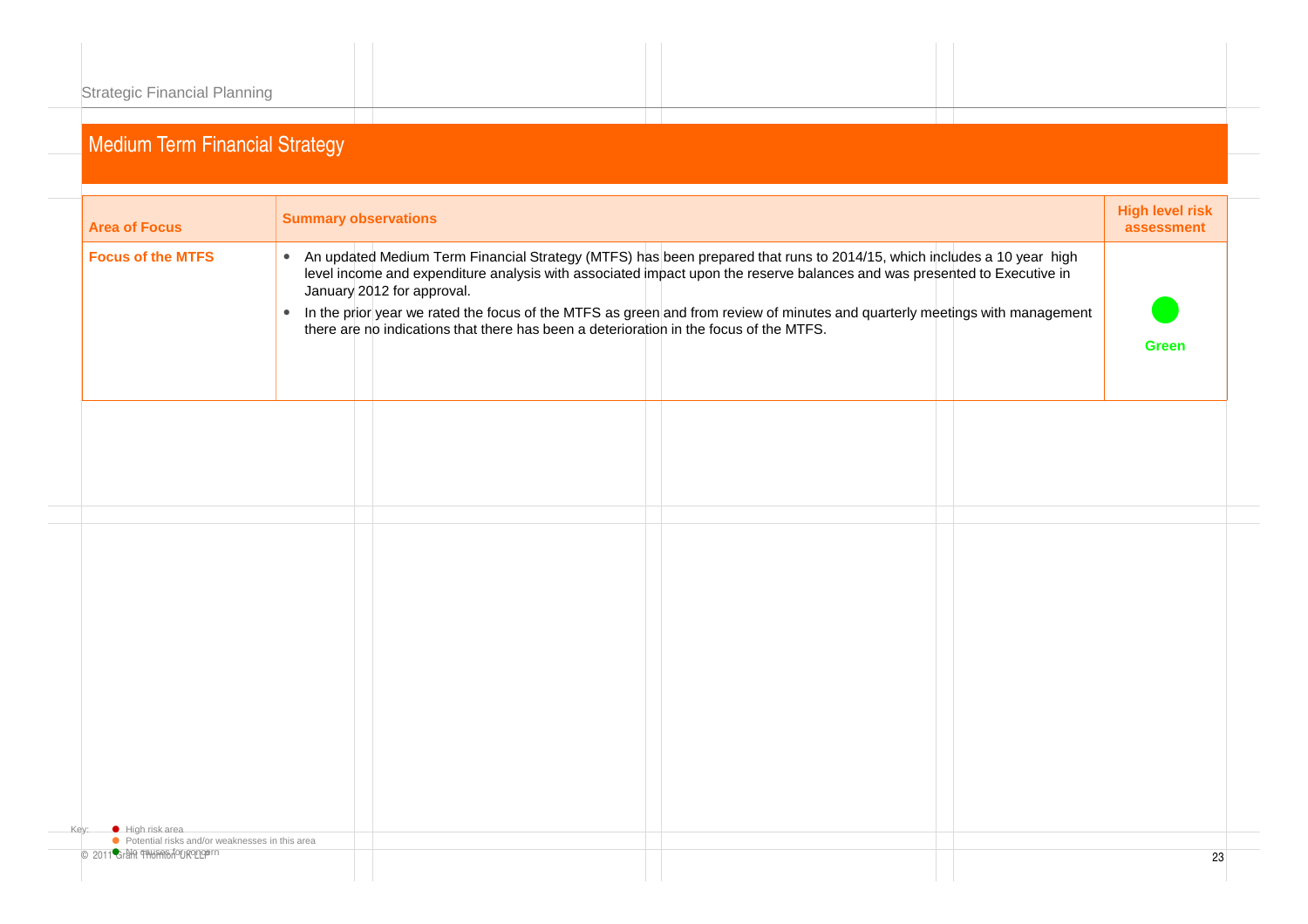| <b>Area of Focus</b>                                                                        | <b>Summary observations</b>                                                                                                                                                                                                                                                                                                                                                                                                                                                                                                                                  | <b>High level risk</b><br>assessment |  |
|---------------------------------------------------------------------------------------------|--------------------------------------------------------------------------------------------------------------------------------------------------------------------------------------------------------------------------------------------------------------------------------------------------------------------------------------------------------------------------------------------------------------------------------------------------------------------------------------------------------------------------------------------------------------|--------------------------------------|--|
| <b>Adequacy of planning</b><br>assumptions                                                  | • The MTFS is monitored on a monthly basis together with the impact on the reserve balances for the next 3 years.<br>Part of dealing with the cost pressures faced by the Council is the achievement of savings targets. These savings are seen as<br>$\bullet$<br>being of importance as the Council wants to maintain a strong level of general balances. The Council, however, have a very<br>healthy level of general reserves to fall back on should the efficiency savings not reach expected levels. The proposed savings<br>targets are shown below: |                                      |  |
|                                                                                             | <b>Proposed efficiency savings (£m)</b>                                                                                                                                                                                                                                                                                                                                                                                                                                                                                                                      |                                      |  |
|                                                                                             | 0.39<br>0.38                                                                                                                                                                                                                                                                                                                                                                                                                                                                                                                                                 |                                      |  |
|                                                                                             | 0.37<br>0.36                                                                                                                                                                                                                                                                                                                                                                                                                                                                                                                                                 |                                      |  |
|                                                                                             | Proposed efficiency<br>0.35<br>savings (£m)                                                                                                                                                                                                                                                                                                                                                                                                                                                                                                                  | Green                                |  |
|                                                                                             | 0.34<br>0.33<br>0.32                                                                                                                                                                                                                                                                                                                                                                                                                                                                                                                                         |                                      |  |
|                                                                                             | 2012/13<br>2013/14<br>2014/15                                                                                                                                                                                                                                                                                                                                                                                                                                                                                                                                |                                      |  |
|                                                                                             | As this shows, the greater the level of recurring savings that can be found, the less the impact on subsequent years.<br>$\bullet$<br>The efficiency savings are of an achievable level and as reported to committee in August the Council is on track to achieve the<br>$\bullet$<br>level of efficiency savings set a the beginning of the year. The Council can always call on the General Fund Reserve balance of<br>£8.164million to make up any shortfall to the level of savings achieved.                                                            |                                      |  |
| High risk area<br>● Potential risks and/or weaknesses in this area<br>No causes for concern |                                                                                                                                                                                                                                                                                                                                                                                                                                                                                                                                                              |                                      |  |
| © 2011 Grant Thornton UK LLP                                                                |                                                                                                                                                                                                                                                                                                                                                                                                                                                                                                                                                              | 24                                   |  |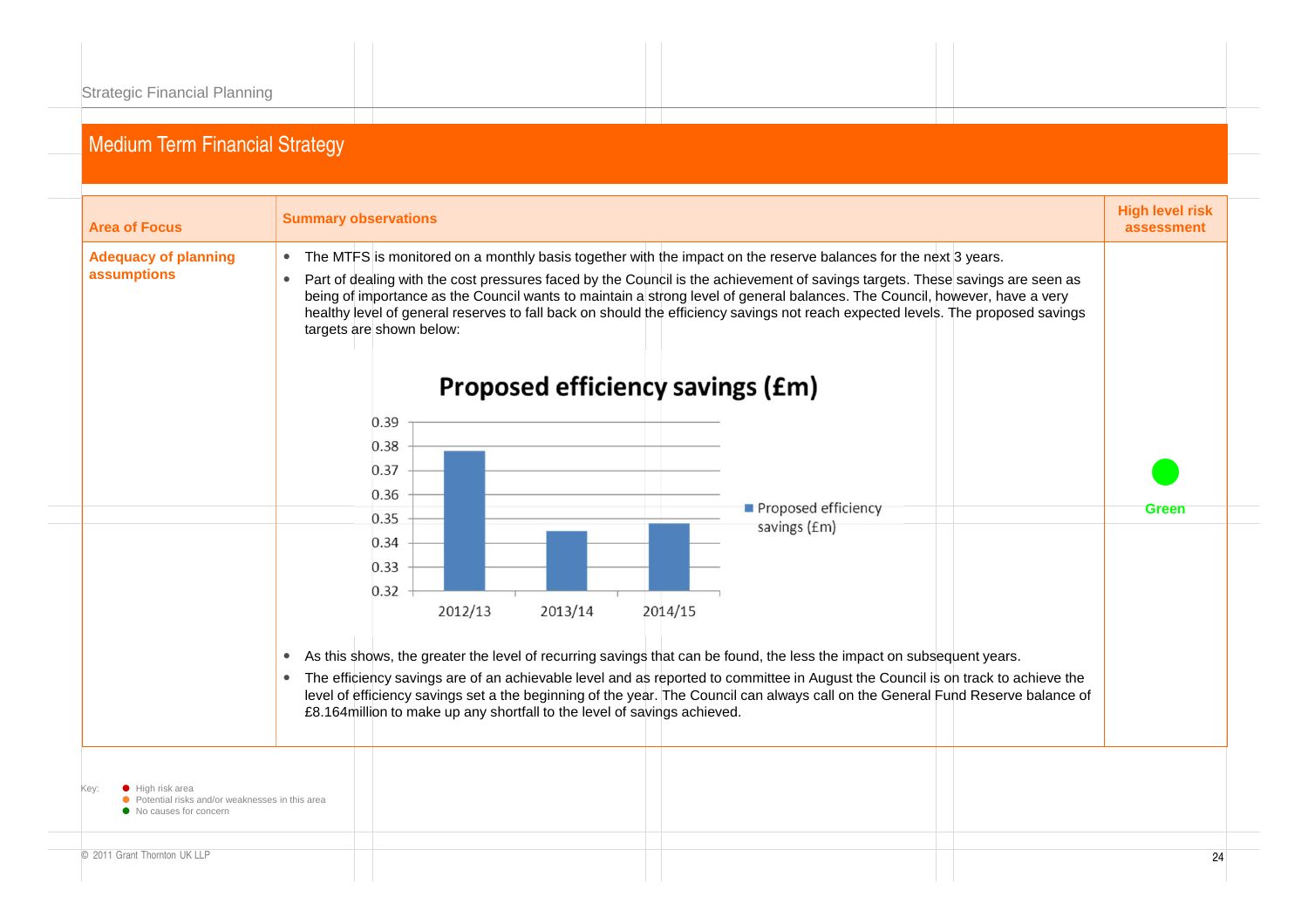| <b>Area of Focus</b>                                                                                  | <b>Summary observations</b>                                                                                                                                                                                                                                                                                                                                                                                                        | <b>High level risk</b><br>assessment |
|-------------------------------------------------------------------------------------------------------|------------------------------------------------------------------------------------------------------------------------------------------------------------------------------------------------------------------------------------------------------------------------------------------------------------------------------------------------------------------------------------------------------------------------------------|--------------------------------------|
| <b>Scope of the MTFS</b>                                                                              | • The Council's current MTFS covers the period up to 2014/15 in detail and also includes a 10 year forward looking summary<br>MTFS for revenue and capital budgets.<br>In the prior year we agreed that the scope of the MTFS was rated as green and from review of minutes, quarterly meetings<br>$\bullet$<br>and correspondence indicates that there has been no indication for us to amend our assessment from the prior year. | <b>Green</b>                         |
|                                                                                                       |                                                                                                                                                                                                                                                                                                                                                                                                                                    |                                      |
|                                                                                                       |                                                                                                                                                                                                                                                                                                                                                                                                                                    |                                      |
|                                                                                                       |                                                                                                                                                                                                                                                                                                                                                                                                                                    |                                      |
| Key:<br>High risk area<br>● Potential risks and/or weaknesses in this area<br>• No causes for concern |                                                                                                                                                                                                                                                                                                                                                                                                                                    |                                      |
| © 2011 Grant Thornton UK LLP                                                                          |                                                                                                                                                                                                                                                                                                                                                                                                                                    |                                      |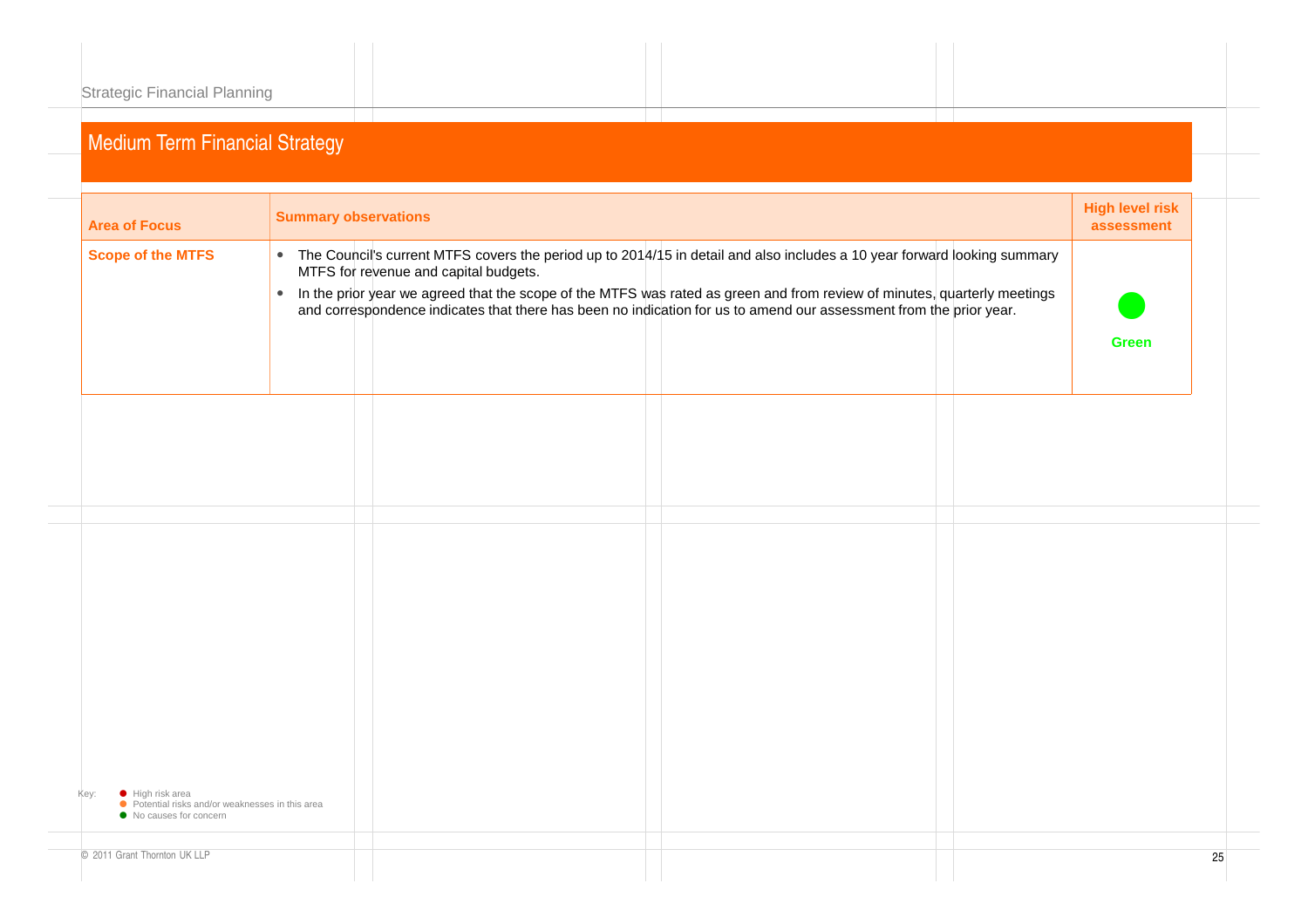| Area                                                                                          | <b>Summary observations</b>                                                                               |                                                                                                                                                                                                                                                                                                                                                                                              | <b>High level risk</b><br>assessment |  |
|-----------------------------------------------------------------------------------------------|-----------------------------------------------------------------------------------------------------------|----------------------------------------------------------------------------------------------------------------------------------------------------------------------------------------------------------------------------------------------------------------------------------------------------------------------------------------------------------------------------------------------|--------------------------------------|--|
| <b>Responsiveness of the Plan</b>                                                             | and take this to every cycle of committee meetings.<br>MTFS presented to the Executive in September 2012. | • It is clear from review of minutes and reports around the finances of the Council that the MTFS is being monitored closely and<br>any changes being taken into account. The Council prepare a 3 year forward snapshot of the MTFS and impact on balances<br>• The MTFS is updated each year as part of the annual planning cycle. All changes are monitored on an on-going basis. The      |                                      |  |
|                                                                                               |                                                                                                           | • As part of the Resources policy and scrutiny committee cycles, the Council identify a number of potential operational risks with<br>the most recent being the localisation of council tax risk, which are risk rated and subsequently monitored. Review of the risks<br>has found that there are no risks that would require the inclusion to the MTFS.                                    |                                      |  |
|                                                                                               | places the Council in a very good position to achieve their MTFS.                                         | Ultimately, it is felt that all savings included within the plan should be achievable. However, the Council monitor the reserve<br>movements, as part of the monthly budget monitoring pack. In 2011/12 the Council achieved a £257,000 positive variance on<br>the expected level of reserves as at the year end and consequently this has boosted the level of reserves to over £8m, which | Green                                |  |
|                                                                                               | that all savings are on target to be achieved by the year end                                             | Savings programme performance for 2012/13 is that from the £378,740 of budgeted savings targeted, the Council has identified                                                                                                                                                                                                                                                                 |                                      |  |
|                                                                                               |                                                                                                           |                                                                                                                                                                                                                                                                                                                                                                                              |                                      |  |
|                                                                                               |                                                                                                           |                                                                                                                                                                                                                                                                                                                                                                                              |                                      |  |
|                                                                                               |                                                                                                           |                                                                                                                                                                                                                                                                                                                                                                                              |                                      |  |
| High risk area<br>● Potential risks and/or weaknesses in this area<br>• No causes for concern |                                                                                                           |                                                                                                                                                                                                                                                                                                                                                                                              |                                      |  |
| © 2011 Grant Thornton UK LLP                                                                  |                                                                                                           |                                                                                                                                                                                                                                                                                                                                                                                              | 26                                   |  |
|                                                                                               |                                                                                                           |                                                                                                                                                                                                                                                                                                                                                                                              |                                      |  |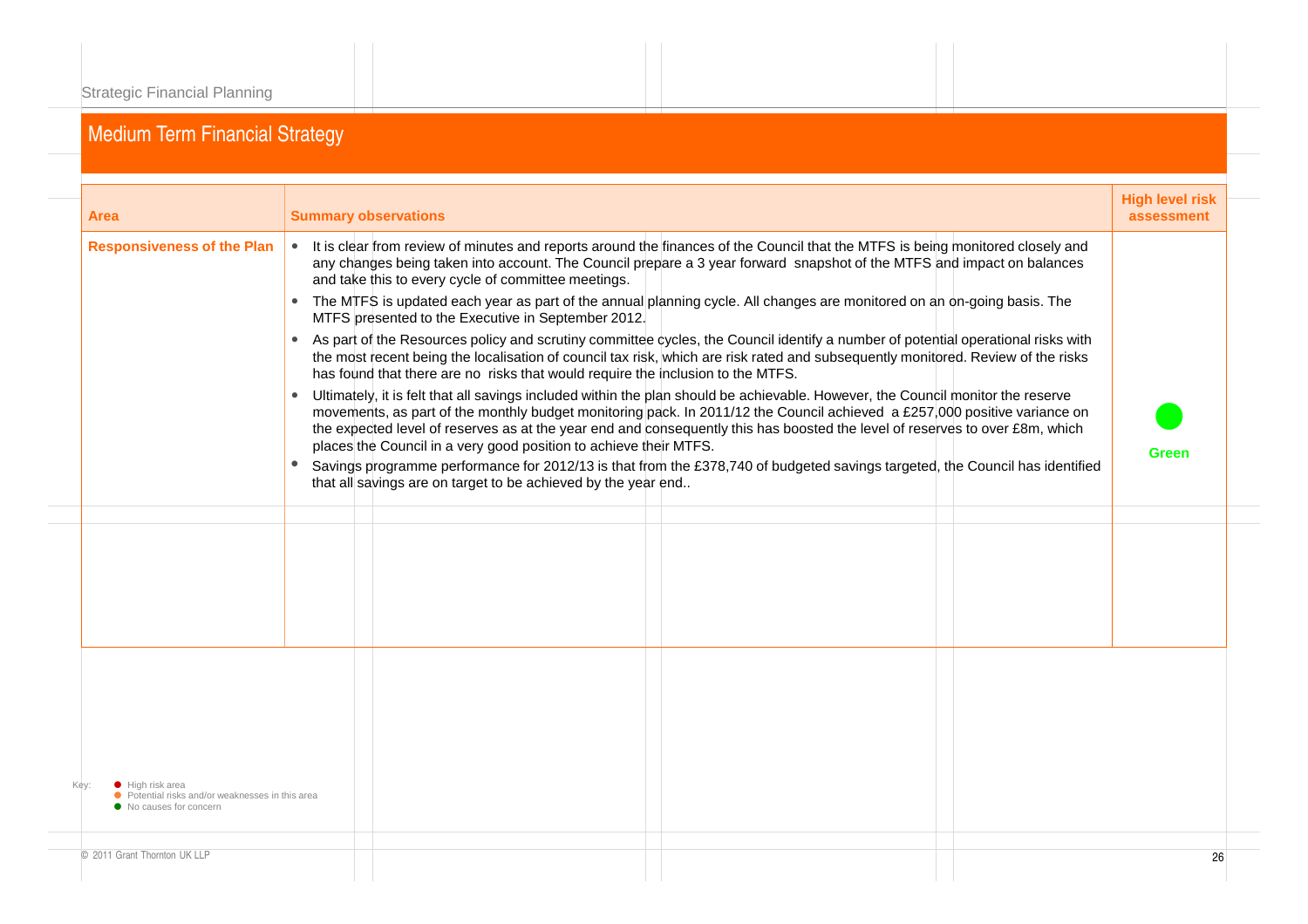

# **Section 4**

# Financial Governance

1. Executive summary

2. Key Indicators

3. Strategic Financial Planning

4. Financial Governance

5. Financial Control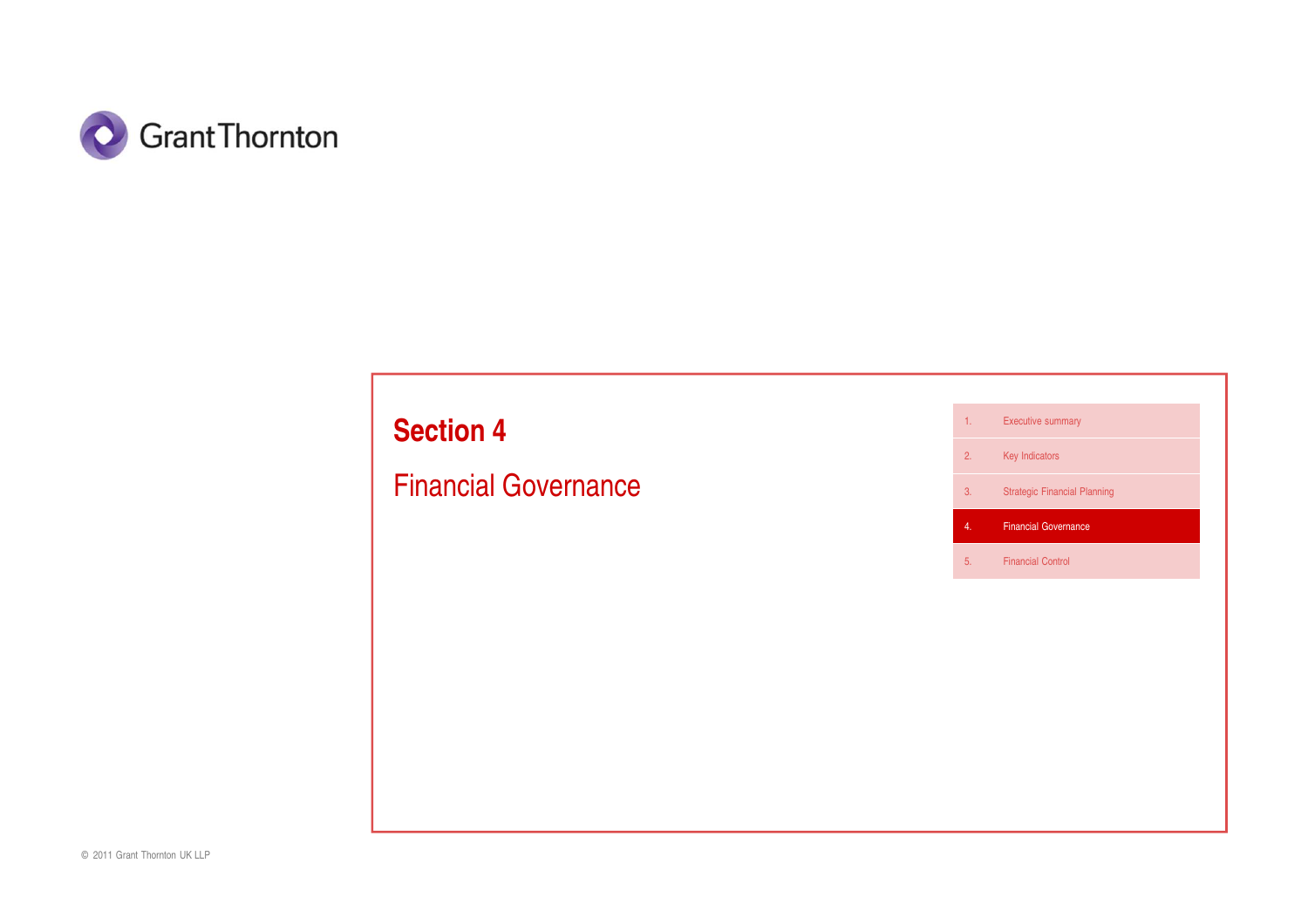| <b>Financial Governance</b>  |                                                                                                                                                               |
|------------------------------|---------------------------------------------------------------------------------------------------------------------------------------------------------------|
| Key indicators of effective  | There is a clear understanding of the financial environment the Council is operating within:                                                                  |
| <b>Financial Governance</b>  | Regular reporting to Members. Reports include detail of action planning and variance analysis etc<br>$\bullet$                                                |
|                              | Actions have been taken to address key risk areas<br>$\bullet$                                                                                                |
|                              | The CFO is a key member of the leadership team<br>$\bullet$                                                                                                   |
|                              | Officers and managers across the council understand the financial implications of current and alternative policies,<br>$\bullet$<br>programmes and activities |
|                              | The leadership ensure appropriate financial skills are in place across all levels of the organisation<br>$\bullet$                                            |
|                              | The leadership foster an open environment of open challenge to financial assumptions and performance<br>$\bullet$                                             |
|                              | There is engagement with stakeholders including budget consultations                                                                                          |
|                              | There are comprehensive policies and procedures in place for Members, Officers and budget holders which clearly outline                                       |
|                              |                                                                                                                                                               |
|                              | responsibilities.                                                                                                                                             |
|                              | The Number of internal and external recommendations that are overdue for implementation                                                                       |
|                              | Committees and Cabinet regularly review performance and it is subject to appropriate levels of scrutiny                                                       |
|                              | There are effective recovery plans in place (if required)                                                                                                     |
|                              |                                                                                                                                                               |
|                              |                                                                                                                                                               |
|                              |                                                                                                                                                               |
|                              |                                                                                                                                                               |
|                              |                                                                                                                                                               |
|                              |                                                                                                                                                               |
|                              |                                                                                                                                                               |
|                              |                                                                                                                                                               |
|                              |                                                                                                                                                               |
|                              |                                                                                                                                                               |
|                              |                                                                                                                                                               |
| © 2011 Grant Thornton UK LLP |                                                                                                                                                               |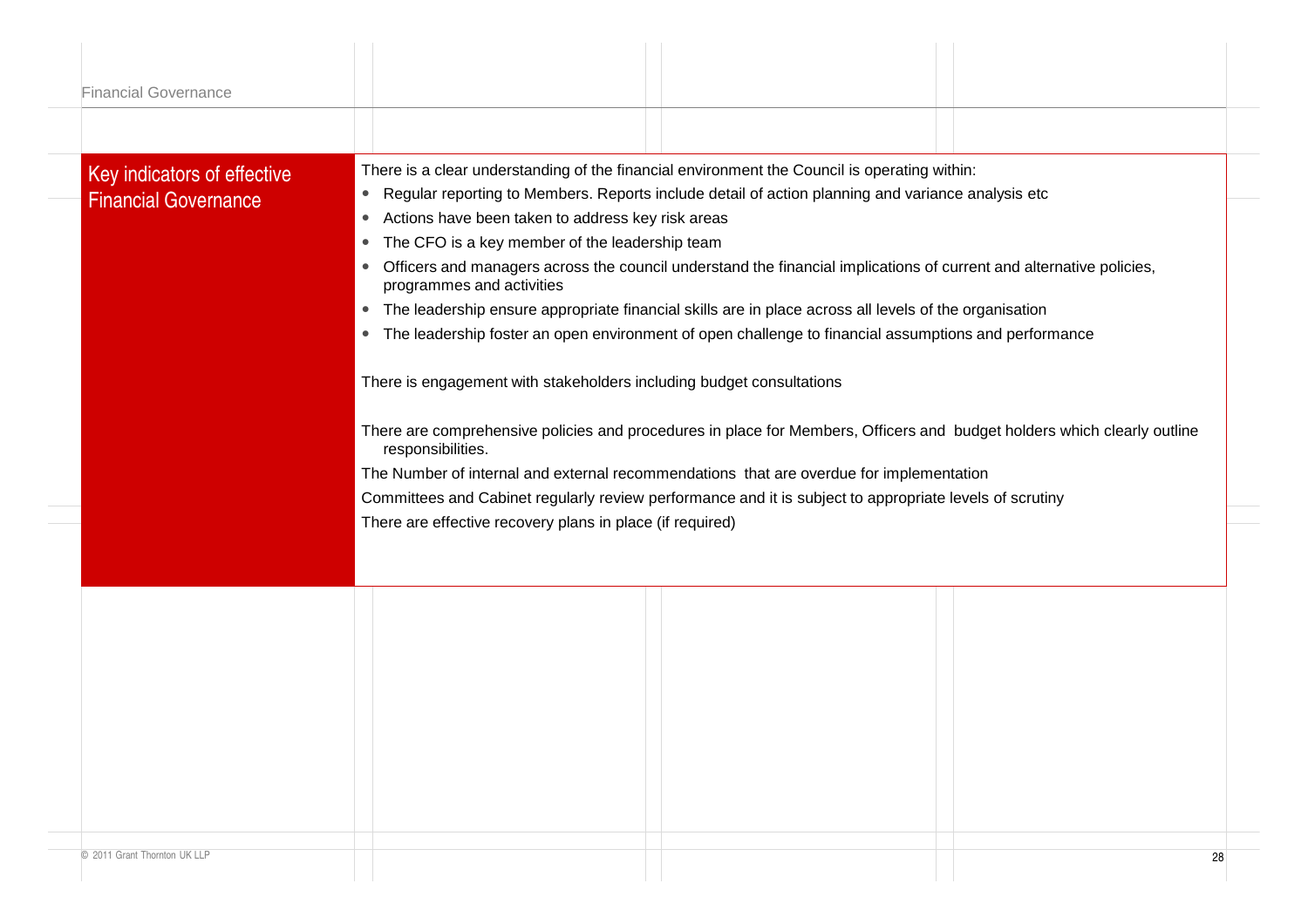| <b>Financial Governance</b> |  |
|-----------------------------|--|
|                             |  |
|                             |  |

#### Understanding and engagement

| <b>Area of focus</b>                                                                               | <b>Summary observations</b>                                                                                                                                                                                                                                                                                                                                                                                                                                               | <b>High level risk</b><br>assessment |
|----------------------------------------------------------------------------------------------------|---------------------------------------------------------------------------------------------------------------------------------------------------------------------------------------------------------------------------------------------------------------------------------------------------------------------------------------------------------------------------------------------------------------------------------------------------------------------------|--------------------------------------|
| <b>Understanding the</b><br><b>Financial Environment</b>                                           | • Once a budget is in place, the committees are provided with on line access to the budget monitoring reports to highlight and<br>enable the scrutiny of budget performance. The report is then presented to the Executive.                                                                                                                                                                                                                                               |                                      |
| The controls assurance<br>performance monitoring<br>focuses on financial<br>management, governance | The monthly budget packs are produced and placed on the intranet for the Executive committee members to review and internet<br>for the public to view. The packs contain detail of variance analysis and identifying the reason for the variance but there is no<br>document that outlines any remedial action to correct the variances or commentary from the previous months variances<br>identified to analyse whether the remedial action has corrected the variance. |                                      |
| and risk management                                                                                | • Concerns were raised in the prior year regarding the deliverability of the shared service function and the lapse in the process of<br>reconciliation between systems. A full set of accounts with related notes was delivered on the 27 June 2012 that were of a good<br>quality and subsequent audit of the accounts resulted in no adjusting entries being processed to the accounts. Furthermore, the<br>lack of reconciliations is being addressed.                 | <b>Green</b>                         |
|                                                                                                    | The MTFS assumptions were approved by both political parties with no major objections.<br>$\bullet$                                                                                                                                                                                                                                                                                                                                                                       |                                      |
|                                                                                                    | There are comprehensive policies and procedures in place for all members and officers, which outline responsibilities. The<br>Council's dedication to member training remains an area of strength.                                                                                                                                                                                                                                                                        |                                      |
|                                                                                                    | • We identified the need to review the arrangements in respect of the ICT Shared Service for both Watford BC and Three Rivers<br>DC, in particular to understand the plans for implementing recommendations from external consultants and audit, internal and<br>external, and to assess the proposed scope for reviewing the future viability of the service. We are satisfied with the progress<br>the Council has made.                                                |                                      |
|                                                                                                    |                                                                                                                                                                                                                                                                                                                                                                                                                                                                           |                                      |
|                                                                                                    |                                                                                                                                                                                                                                                                                                                                                                                                                                                                           |                                      |
| • High risk area<br>● Potential risks and/or weaknesses in this area<br>• No causes for concern    |                                                                                                                                                                                                                                                                                                                                                                                                                                                                           |                                      |
| © 2011 Grant Thornton UK LLP                                                                       |                                                                                                                                                                                                                                                                                                                                                                                                                                                                           | 29                                   |
|                                                                                                    |                                                                                                                                                                                                                                                                                                                                                                                                                                                                           |                                      |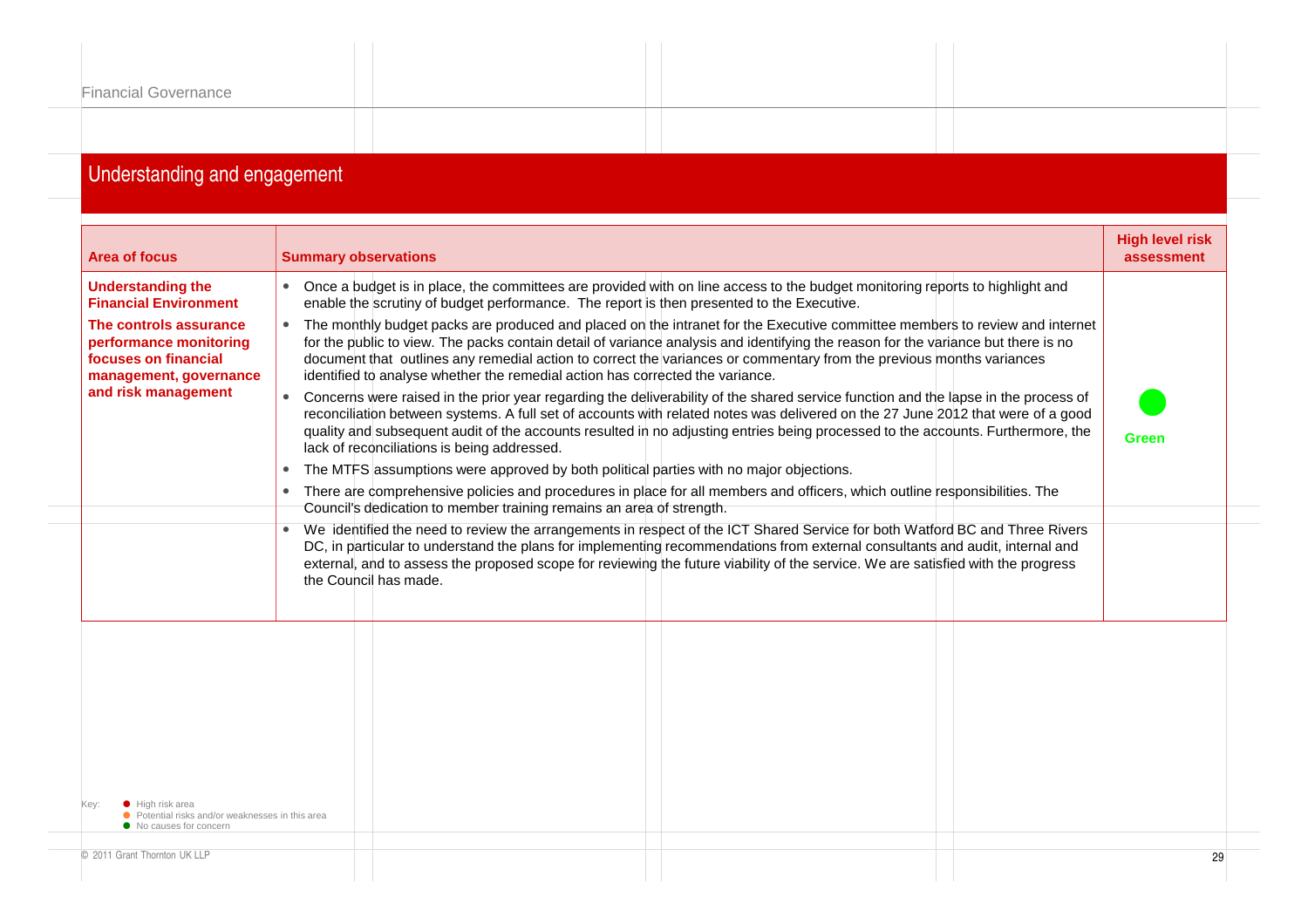| <b>Financial Governance</b> |  |  |
|-----------------------------|--|--|
|                             |  |  |
|                             |  |  |

#### Understanding and engagement

| <b>Area of focus</b>                                                                            | <b>Summary observations</b>                                                                                                                                                                                                                                                                                                                                                                                                                                                                                                                                                                                                                                                                                                                                                                                                                                                                                                                                                                                                   | <b>High level risk</b><br>assessment |
|-------------------------------------------------------------------------------------------------|-------------------------------------------------------------------------------------------------------------------------------------------------------------------------------------------------------------------------------------------------------------------------------------------------------------------------------------------------------------------------------------------------------------------------------------------------------------------------------------------------------------------------------------------------------------------------------------------------------------------------------------------------------------------------------------------------------------------------------------------------------------------------------------------------------------------------------------------------------------------------------------------------------------------------------------------------------------------------------------------------------------------------------|--------------------------------------|
| <b>Stakeholder Engagement</b>                                                                   | Review of the budget setting process indicates that there is considerable engagement in the process both from senior officers,<br>members and the Citizens panel.<br>In November 2009 the Council engaged the services of an external provider to perform the budget consultation survey, a<br>survey that involved the postal canvassing of 1,201 citizens panel members to consult on;<br>$\triangleright$ Changes in the Three Rivers DC service provision<br>$\triangleright$ Changes in council tax for Three Rivers DC<br>The consultation involved presenting the Panel a list of 26 services and respondents were asked if they thought it was:<br>Spending more on services<br>➤<br>$\triangleright$ Maintaining services as they are<br>$\triangleright$ Reducing spending on services<br>The heads of service and management board updated the Strategic plan, which incorporates the MTFS, for 2010 - 13 and 2011<br>- 14 in August 2010, which was presented to and approved by the Executive in September 2010. | Green                                |
|                                                                                                 | Heads of service produced a cost reduction pro-forma templates to review services, which takes into account the view from the<br>citizens panel and assesses the impact of the budget reduction with regard to.<br>$\triangleright$ Service delivery<br>$\triangleright$ Cost<br>$\triangleright$ Quality of service<br>Member training remains an area of strength for the Council and members have a 3 year training programme but the<br>Resources Policy and Scrutiny Committee assess member needs on an individual basis.                                                                                                                                                                                                                                                                                                                                                                                                                                                                                               |                                      |
| • High risk area<br>● Potential risks and/or weaknesses in this area<br>• No causes for concern |                                                                                                                                                                                                                                                                                                                                                                                                                                                                                                                                                                                                                                                                                                                                                                                                                                                                                                                                                                                                                               |                                      |
| © 2011 Grant Thornton UK LLP                                                                    |                                                                                                                                                                                                                                                                                                                                                                                                                                                                                                                                                                                                                                                                                                                                                                                                                                                                                                                                                                                                                               |                                      |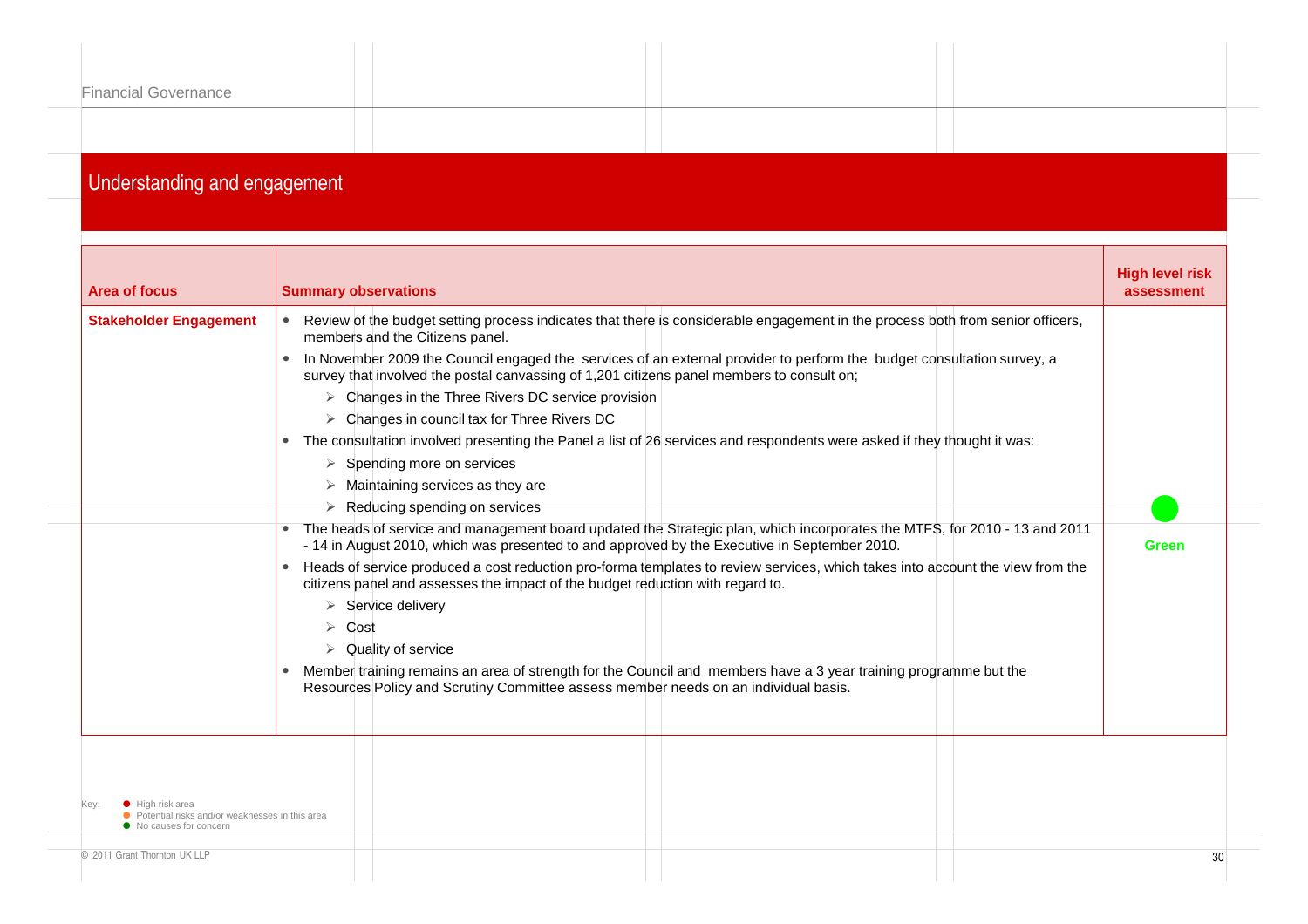| <b>TANK CONTRACT AND RESIDENCE AND RESIDENTS</b> |  |
|--------------------------------------------------|--|
|                                                  |  |
|                                                  |  |
|                                                  |  |
|                                                  |  |
| <b>Financial Governance</b>                      |  |
|                                                  |  |
|                                                  |  |
|                                                  |  |

#### **Monitoring and review**

| <b>Area</b>                                                                 | <b>Summary observations</b>                                                                                                                                                                                                                                                                                                                                                                                                                                                                                                                                                             | <b>High level risk</b><br>assessment |
|-----------------------------------------------------------------------------|-----------------------------------------------------------------------------------------------------------------------------------------------------------------------------------------------------------------------------------------------------------------------------------------------------------------------------------------------------------------------------------------------------------------------------------------------------------------------------------------------------------------------------------------------------------------------------------------|--------------------------------------|
| Review of accuracy of<br><b>Committee reporting</b>                         | • The Executive receive monthly budget monitoring reports. Review of example reports have found them to include detailed<br>financial information alongside explanations for variances. Each report is split into the following sections:<br>Revenue summary income and expenditure account<br>$\bullet$<br>Revenue - explanation of variances<br>$\bullet$<br>Capital investment programme<br>Capital investment programme - variances<br>Capital - funding available<br>Capital - 3 year MTFS<br>Financial & Budgetary risks<br>Income from fees and charges<br>Reserves and balances | Green                                |
|                                                                             | • The Council have recognised the importance of a clear understanding of financial information. The Council has now<br>strengthened its reporting pack to include:<br>Key budget indicators - which focuses on income streams and the payroll cost<br>$\bullet$<br>Cost reductions and efficiencies, broken down by service and activity<br>$\bullet$                                                                                                                                                                                                                                   |                                      |
| ● High risk area                                                            |                                                                                                                                                                                                                                                                                                                                                                                                                                                                                                                                                                                         |                                      |
| ● Potential risks and/or weaknesses in this area<br>• No causes for concern |                                                                                                                                                                                                                                                                                                                                                                                                                                                                                                                                                                                         |                                      |
| © 2011 Grant Thornton UK LLP                                                |                                                                                                                                                                                                                                                                                                                                                                                                                                                                                                                                                                                         | 31                                   |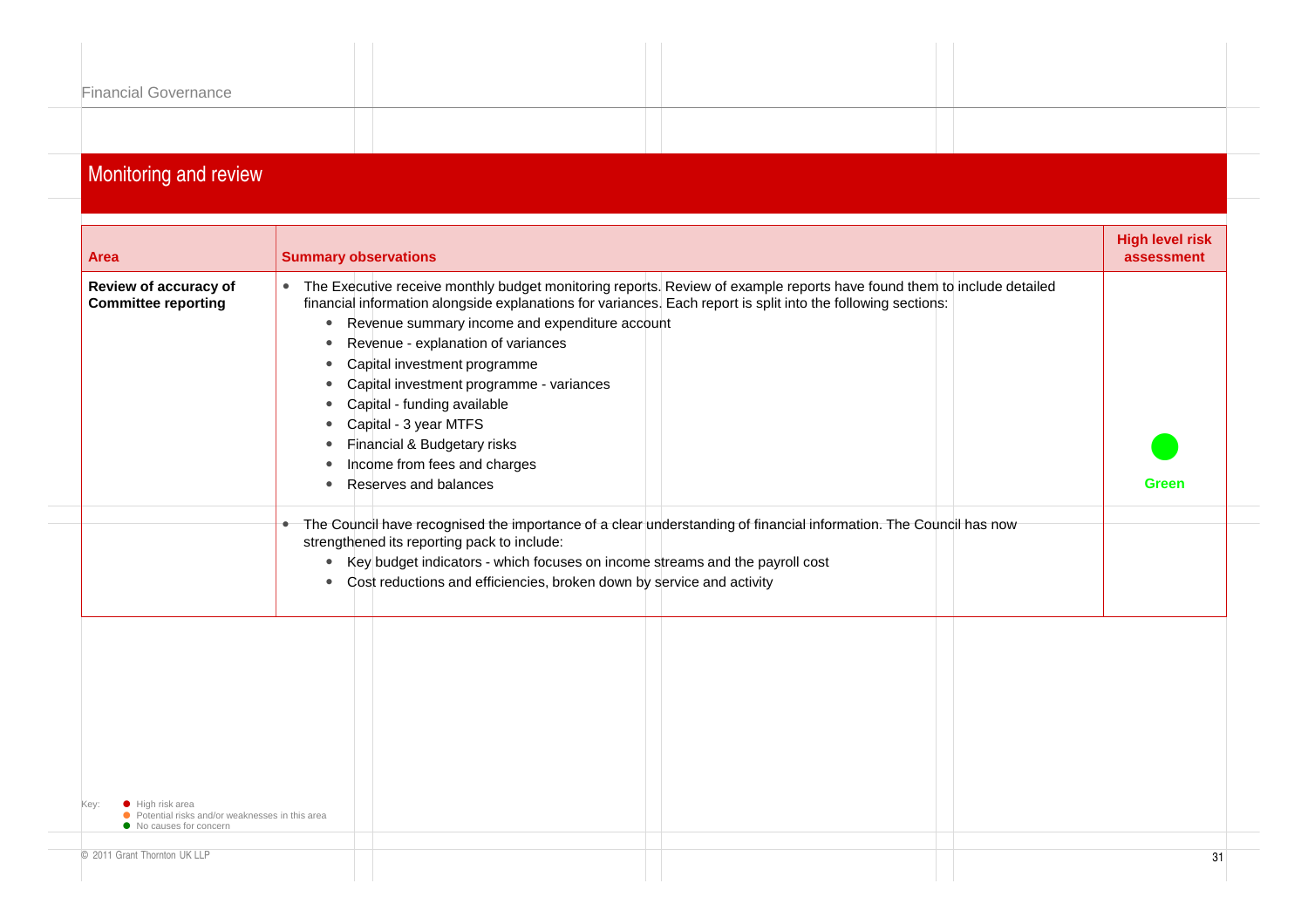| <b>Financial Governance</b> |  |
|-----------------------------|--|
|                             |  |
|                             |  |
|                             |  |
|                             |  |
|                             |  |
|                             |  |
|                             |  |

#### Monitoring and review

| <b>Performance Management</b><br>The monthly finance position reports presented to the Executive include significant detail of variances over the next 3 years<br>$\bullet$<br>broken down by service, the narrative included within the report provides a reason for the variance together with corrective<br>of Budgets<br>action to be taken to address the variance.<br>The statement of accounts includes detail on performance against budget and provides explanations for all significant<br>$\bullet$<br>movements.<br>The monthly finance position report provides analysis of income from fees and charges by volume and value per month,<br>$\bullet$<br>commentary is provided but the presentation of the information could be improved with the introduction of target annual values<br>per income stream. The narrative is quite detailed and the introduction of target values will further strengthen the presentation<br><b>Green</b><br>of information.<br>• High risk area<br>● Potential risks and/or weaknesses in this area<br>• No causes for concern | Area                         | <b>Summary observations</b> | <b>High level risk</b><br>assessment |
|--------------------------------------------------------------------------------------------------------------------------------------------------------------------------------------------------------------------------------------------------------------------------------------------------------------------------------------------------------------------------------------------------------------------------------------------------------------------------------------------------------------------------------------------------------------------------------------------------------------------------------------------------------------------------------------------------------------------------------------------------------------------------------------------------------------------------------------------------------------------------------------------------------------------------------------------------------------------------------------------------------------------------------------------------------------------------------|------------------------------|-----------------------------|--------------------------------------|
|                                                                                                                                                                                                                                                                                                                                                                                                                                                                                                                                                                                                                                                                                                                                                                                                                                                                                                                                                                                                                                                                                |                              |                             |                                      |
|                                                                                                                                                                                                                                                                                                                                                                                                                                                                                                                                                                                                                                                                                                                                                                                                                                                                                                                                                                                                                                                                                |                              |                             |                                      |
|                                                                                                                                                                                                                                                                                                                                                                                                                                                                                                                                                                                                                                                                                                                                                                                                                                                                                                                                                                                                                                                                                |                              |                             |                                      |
|                                                                                                                                                                                                                                                                                                                                                                                                                                                                                                                                                                                                                                                                                                                                                                                                                                                                                                                                                                                                                                                                                |                              |                             |                                      |
|                                                                                                                                                                                                                                                                                                                                                                                                                                                                                                                                                                                                                                                                                                                                                                                                                                                                                                                                                                                                                                                                                |                              |                             |                                      |
|                                                                                                                                                                                                                                                                                                                                                                                                                                                                                                                                                                                                                                                                                                                                                                                                                                                                                                                                                                                                                                                                                | © 2011 Grant Thornton UK LLP |                             | 32                                   |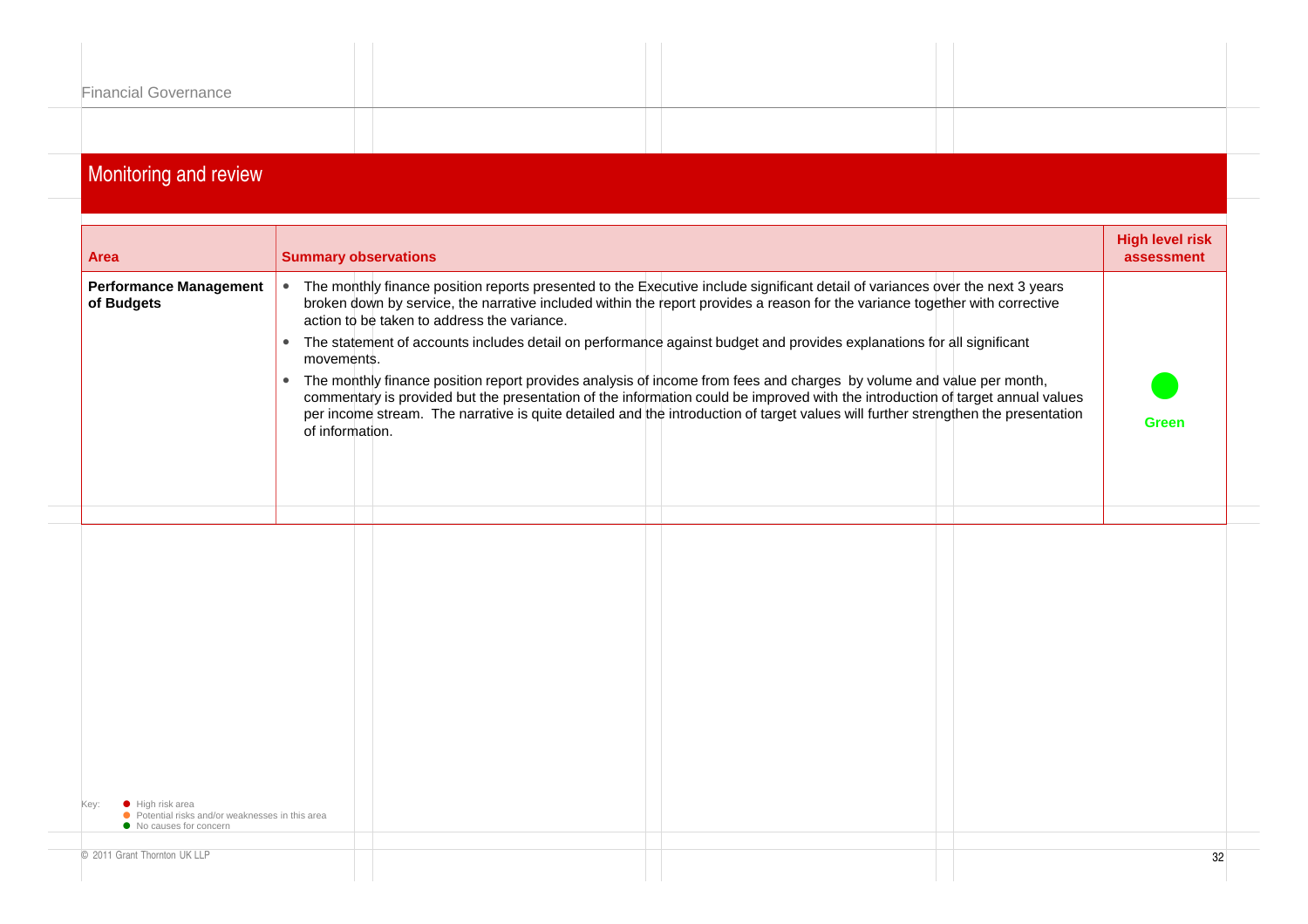

# **Section 5**

Financial Control

1. Executive summary

2. Key Indicators

3. Strategic Financial Planning

4. Financial Governance

5. Financial Control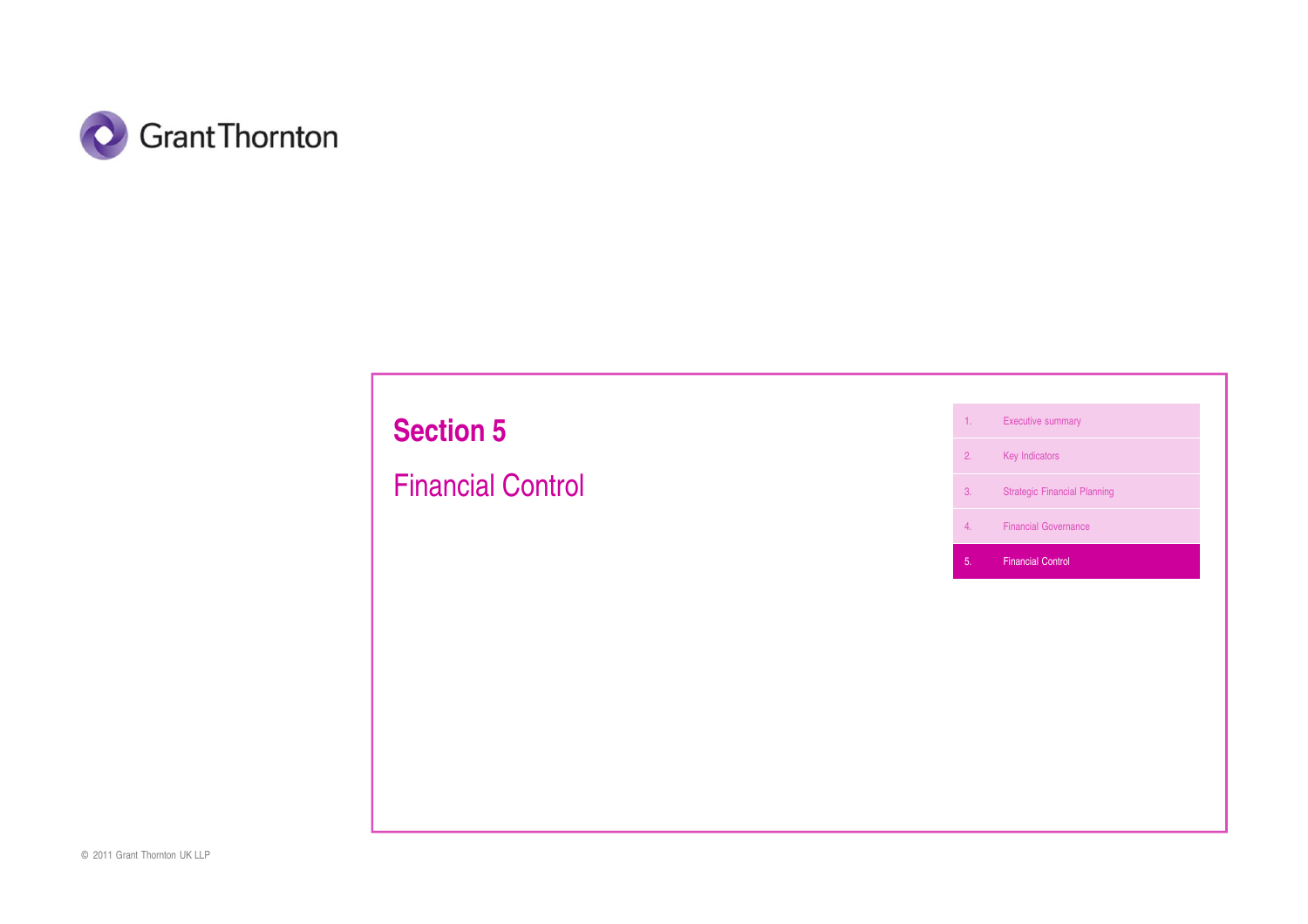| <b>Financial Control</b>    |                                                                                                                                                                                                                                           |
|-----------------------------|-------------------------------------------------------------------------------------------------------------------------------------------------------------------------------------------------------------------------------------------|
|                             |                                                                                                                                                                                                                                           |
| Key indicators of Effective | Budget setting and budget monitoring                                                                                                                                                                                                      |
| <b>Financial Control</b>    | Budgets are robust and prepared in a timely fashion and the council has a good track record of operating within its budget<br>$\bullet$                                                                                                   |
|                             | Budgets are monitored at an officer, member and Cabinet level and officers are held accountable for budgetary<br>$\bullet$<br>performance                                                                                                 |
|                             | Financial forecasting is well-developed and forecasts are subject to regular review, including trend analysis, benchmarking<br>$\bullet$<br>of unit costs, risk and sensitivity analysis.                                                 |
|                             | • There is particular focus on monitoring income related budgets                                                                                                                                                                          |
|                             | The capacity and capability of the Finance Department and Service Departments are fit for purpose                                                                                                                                         |
|                             | <b>Financial Systems</b>                                                                                                                                                                                                                  |
|                             | • Key financial systems have received satisfactory reports from internal and external audit                                                                                                                                               |
|                             | Financial systems are adequate for future needs, for example commitment accounting functionality is available<br>$\bullet$                                                                                                                |
|                             | <b>Internal Control</b>                                                                                                                                                                                                                   |
|                             | Strength of internal control arrangements - there is an effective internal audit which has the proper profile within the<br>$\bullet$<br>organisation. Agreed Internal audit recommendations are routinely implemented in a timely manner |
|                             | • There is an assurance framework in place which is used effectively by the Council and is how business risks are managed<br>and controlled.                                                                                              |
|                             | • The Annual Governance Statement gives a true reflection of the organisation.                                                                                                                                                            |
|                             |                                                                                                                                                                                                                                           |
|                             |                                                                                                                                                                                                                                           |
|                             |                                                                                                                                                                                                                                           |
|                             |                                                                                                                                                                                                                                           |
|                             |                                                                                                                                                                                                                                           |
|                             |                                                                                                                                                                                                                                           |
|                             |                                                                                                                                                                                                                                           |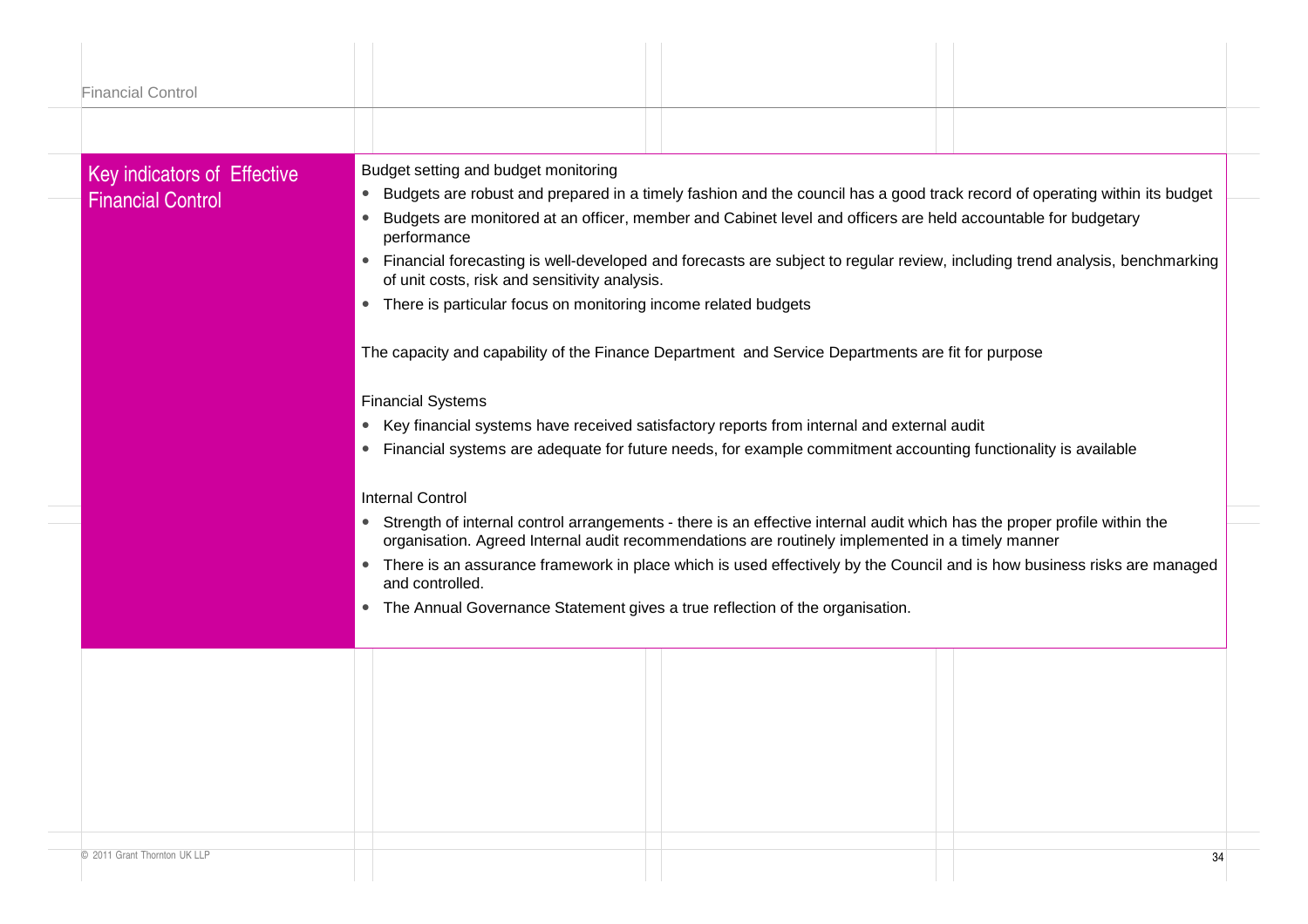### Internal arrangements

| <b>Area of focus</b>                               | <b>Summary observations</b> |                                                                                                                                                                                                                                                                                                                                                                                                                                                                                                                                                                                                                                                                                                                                                                                                                                                                                                                                                                                                                                                                                                                                                                                                                                                                                                                                                                                                                                                                                                                                                                                                                                                                                                                                                                                                                                                                                                                                                                                                                                                                                                                                                                                                                                                                                                                                                                                                                                                                                                                                                                                                                                                                                                                                                                                                                                                                                                                                                                                                                                                                                                                                                                                                                                                                                                                                                                                                                                      | <b>High level risk</b><br>assessment |
|----------------------------------------------------|-----------------------------|--------------------------------------------------------------------------------------------------------------------------------------------------------------------------------------------------------------------------------------------------------------------------------------------------------------------------------------------------------------------------------------------------------------------------------------------------------------------------------------------------------------------------------------------------------------------------------------------------------------------------------------------------------------------------------------------------------------------------------------------------------------------------------------------------------------------------------------------------------------------------------------------------------------------------------------------------------------------------------------------------------------------------------------------------------------------------------------------------------------------------------------------------------------------------------------------------------------------------------------------------------------------------------------------------------------------------------------------------------------------------------------------------------------------------------------------------------------------------------------------------------------------------------------------------------------------------------------------------------------------------------------------------------------------------------------------------------------------------------------------------------------------------------------------------------------------------------------------------------------------------------------------------------------------------------------------------------------------------------------------------------------------------------------------------------------------------------------------------------------------------------------------------------------------------------------------------------------------------------------------------------------------------------------------------------------------------------------------------------------------------------------------------------------------------------------------------------------------------------------------------------------------------------------------------------------------------------------------------------------------------------------------------------------------------------------------------------------------------------------------------------------------------------------------------------------------------------------------------------------------------------------------------------------------------------------------------------------------------------------------------------------------------------------------------------------------------------------------------------------------------------------------------------------------------------------------------------------------------------------------------------------------------------------------------------------------------------------------------------------------------------------------------------------------------------------|--------------------------------------|
| <b>Performance against</b><br><b>Savings Plans</b> | Key:                        | The Council have, as part of their budget setting, identified savings for 2011/12 and service efficiencies throughout the year<br>resulted in the Council returning a positive variance of £231,000 on the budgeted deficit. The result was an increase to the<br>general fund balance, which now stands at a healthy £8.164 million.<br>There has been an issue with the housing benefit service did not process notification of regulation amendments from the<br>Department for Work and Pensions ['DWP'] (ATLAS) have not been actioned since July 2011. A comparison of LA error<br>overpayments between current and prior years housing and council tax benefit claims has found that the quantum of<br>overpayments rose sharply from £147,985 to £196,715, which is a minimal increase when compared to other Hertfordshire<br>Districts. Subsidy rules are such that Councils do not receive subsidy for LA error overpayments. This amount, although it may<br>be recovered over a period of years from claimants, initially will not be refunded by the DWP and will result in the amount being<br>added to the savings target going forward.<br>The Benefits shared service has had to request and be granted an additional £285,000 funding in order to address the budgeted<br>overspend estimated for 2012/13.<br>The Benefits shared service has engaged 2 external providers in an effort to deal with the increased caseload and to reduce the<br>processing time for new claims and change of circumstances. The service has budgeted to pay the external contractors<br>£174,200 and have budgeted a further £104,000 on temporary staff.<br>• The Council currently hold £8.164million, as at 31 March 2012, in general fund balances to support the MTFS, which is above<br>the average level of balances a district council would be expected to hold.<br>The Council are expecting to utilise £1.381 million of general fund balances to support expenditure in the next 3 years, which will<br>impact their general reserves position reducing to just over £6.7million. This is a very healthy position for the Council to be in.<br>Overall performance against budget confirms that the Council has a good track record of delivering the budget.<br>The focus of income budget monitoring is to record the income received in the month. The comparison would further benefit<br>from preparing monthly income targets and comparing against the actual income recorded providing reasons for variance.<br>A review of the shared service budgetary control found that in the prior year a comparison of original budget to actual costs<br>found that the Committee had recorded a £500,000 overspend in 2010/11. A review of the shared service actual costs<br>compared to original budget for 2011/12 found that the shared service returned a £248,000 overspend, a 50% reduction of the<br>prior year overspend. The reduction in expenditure has corrected the downward trend of overspending against budget and has<br>put the Committee on a path of upwards trajectory.<br>Further analysis of the overspend found that the Revenue and Benefits service accounted for a £390,000 loss, which means the<br>shared service delivered a £142,000 surplus before revenues and benefits was accounted for.<br>$\bullet$ High risk area<br><b>O</b> Potential risks and/or weaknesses in this area | Amber                                |
| © 2011 Grant Thornton UK LLP                       |                             | • No causes for concern                                                                                                                                                                                                                                                                                                                                                                                                                                                                                                                                                                                                                                                                                                                                                                                                                                                                                                                                                                                                                                                                                                                                                                                                                                                                                                                                                                                                                                                                                                                                                                                                                                                                                                                                                                                                                                                                                                                                                                                                                                                                                                                                                                                                                                                                                                                                                                                                                                                                                                                                                                                                                                                                                                                                                                                                                                                                                                                                                                                                                                                                                                                                                                                                                                                                                                                                                                                                              | 35                                   |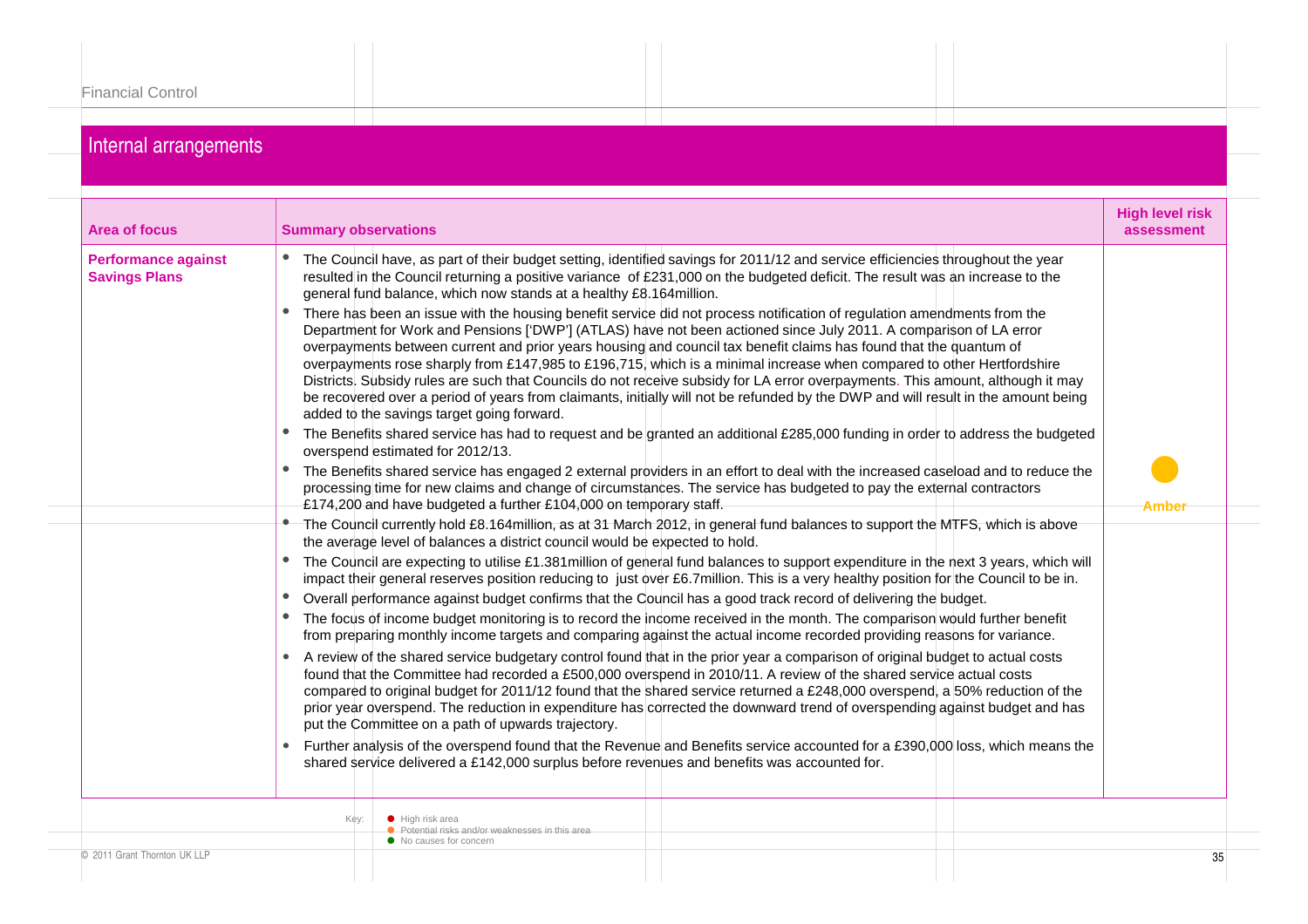### Internal and external assurances

| <b>Area of focus</b>                                                       | <b>Summary observations</b>                                                                                                                                                                                                                                                                                                                                                                                                                                                                                                                                                                                                                                                                                                                                                                                                                                                                                                                                                                                                                                                                                                                                                                                                                                                                                                                                                                                                                                                                                                                                                                                                                                                                                                                                                                                                                 | <b>High level risk</b><br>assessment |  |
|----------------------------------------------------------------------------|---------------------------------------------------------------------------------------------------------------------------------------------------------------------------------------------------------------------------------------------------------------------------------------------------------------------------------------------------------------------------------------------------------------------------------------------------------------------------------------------------------------------------------------------------------------------------------------------------------------------------------------------------------------------------------------------------------------------------------------------------------------------------------------------------------------------------------------------------------------------------------------------------------------------------------------------------------------------------------------------------------------------------------------------------------------------------------------------------------------------------------------------------------------------------------------------------------------------------------------------------------------------------------------------------------------------------------------------------------------------------------------------------------------------------------------------------------------------------------------------------------------------------------------------------------------------------------------------------------------------------------------------------------------------------------------------------------------------------------------------------------------------------------------------------------------------------------------------|--------------------------------------|--|
| <b>Finance Department</b><br>resourcing and<br>qualifications / experience | • The current finance department is adequately resourced consisting of 19 employees, with 7 employees being CCAB qualified<br>and another 4 employees having taken relevant exams to allow them to enter the path of progression to CCAB level. The<br>pipeline to ensure continuity of professional competence is evident.<br>• The statement of accounts was certified by Grant Thornton UK LP on 28 September 2012, 2 days ahead of deadline and a 1<br>day improvement on the prior year.<br>Concerns were raised in the prior year regarding the deliverability of the shared service function and the lapse in the process of<br>reconciliation between systems. A full set of accounts with related notes were delivered on the 26 June 2012 that were of a<br>good quality and subsequent audit of the accounts resulted in no adjusting entries being processed to the accounts.<br>Furthermore, the lack of reconciliations has now been addressed.<br>The age profile of the key finance employees that produce the accounts is nearing retirement age and the Council will have to<br>think about the future continuity of the service and identify replacement resources. The officer who compiles the accounts is due<br>to retire in 2014 but arrangements have been put in place to ensure that a successor is in place, who will have 4 years<br>experience in compiling local government accounts by 2014.                                                                                                                                                                                                                                                                                                                                                                                                                | Green                                |  |
| <b>Summary of key financial</b><br>accounting systems                      | The most recent Internal Audit report on the shared main accounting and budgetary control system was produced in respect of<br>reconciliations and issued as a draft report in 2011/12. This report assigned 'Limited Assurance' to the reconciliation process,<br>which means unsatisfactory controls or inconsistent application putting some control objectives at risk and specifically<br>highlighted weaknesses in the following reconciliations:<br>Academy Revenues and Benefits to e-financials<br>$\triangleright$ Axis income system to e-financials<br>The lack of reconciliations being prepared on a timely basis was further supported by the annual internal audit report 2011/12<br>that made this point one of the 4 key issues reported on.<br>There has been an issue with the housing benefit service did not process notification of regulation amendments from the<br>Department for Work and Pensions ['DWP'] (ATLAS) have not been actioned since July 2011. A comparison of LA error<br>overpayments between current and prior years housing and council tax benefit claims has found that the quantum of<br>overpayments rose sharply from £147,895 to £196,715, representing a 33% increase on the prior year. Subsidy rules are such<br>that Councils do not receive subsidy for LA error overpayments. The increase in LA Error overpayments is not as great as that<br>of other Hertfordshire District's, the Council has been shielded by the demographic of Rickmansworth.<br>Furthermore, the performance of the Benefits service found that the processing speed of the service was below the national<br>average by some distance with new claims being processed in 37.0 days (23.90days DWP average) and change in<br>circumstances were being processed in 29.3 days (10.3 days is the DWP average). | <b>Amber</b>                         |  |
| © 2011 Grant Thornton UK LLP                                               | Key:<br>$\bullet$ High risk area<br>• Potential risks and/or weaknesses in this area<br>No causes for concern                                                                                                                                                                                                                                                                                                                                                                                                                                                                                                                                                                                                                                                                                                                                                                                                                                                                                                                                                                                                                                                                                                                                                                                                                                                                                                                                                                                                                                                                                                                                                                                                                                                                                                                               | 36                                   |  |